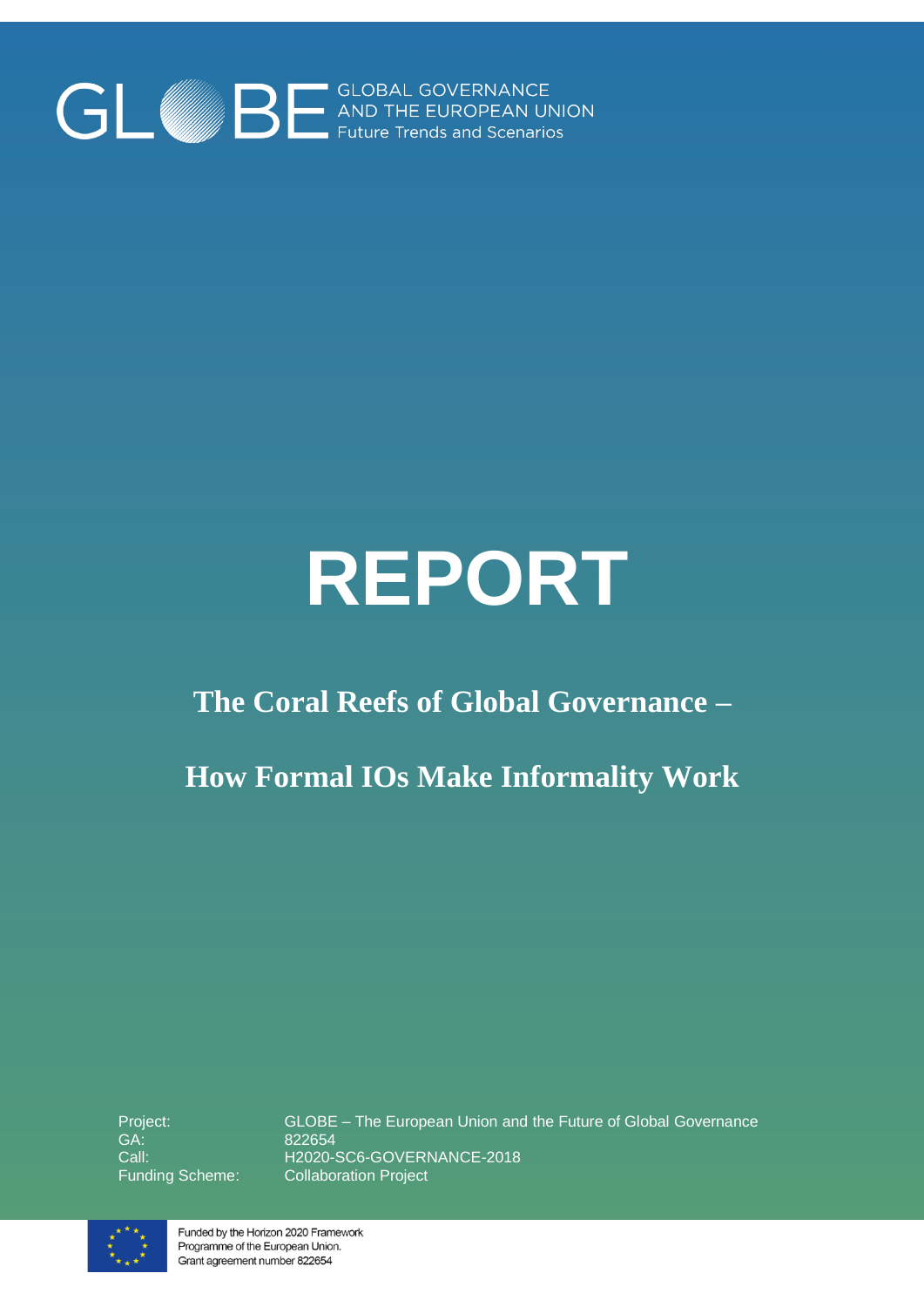

This project has received funding from the European Union's Horizon 2020 Research & Innovation programme under Grant Agreement no. 822654. The information in this deliverable reflects only the authors' views and the European Union is not liable for any use that may be made of the information contained therein.

Due date: 30.11.2021 Submission date: 30.11.2021 Lead beneficiary: IBEI Authors: Charles Roger

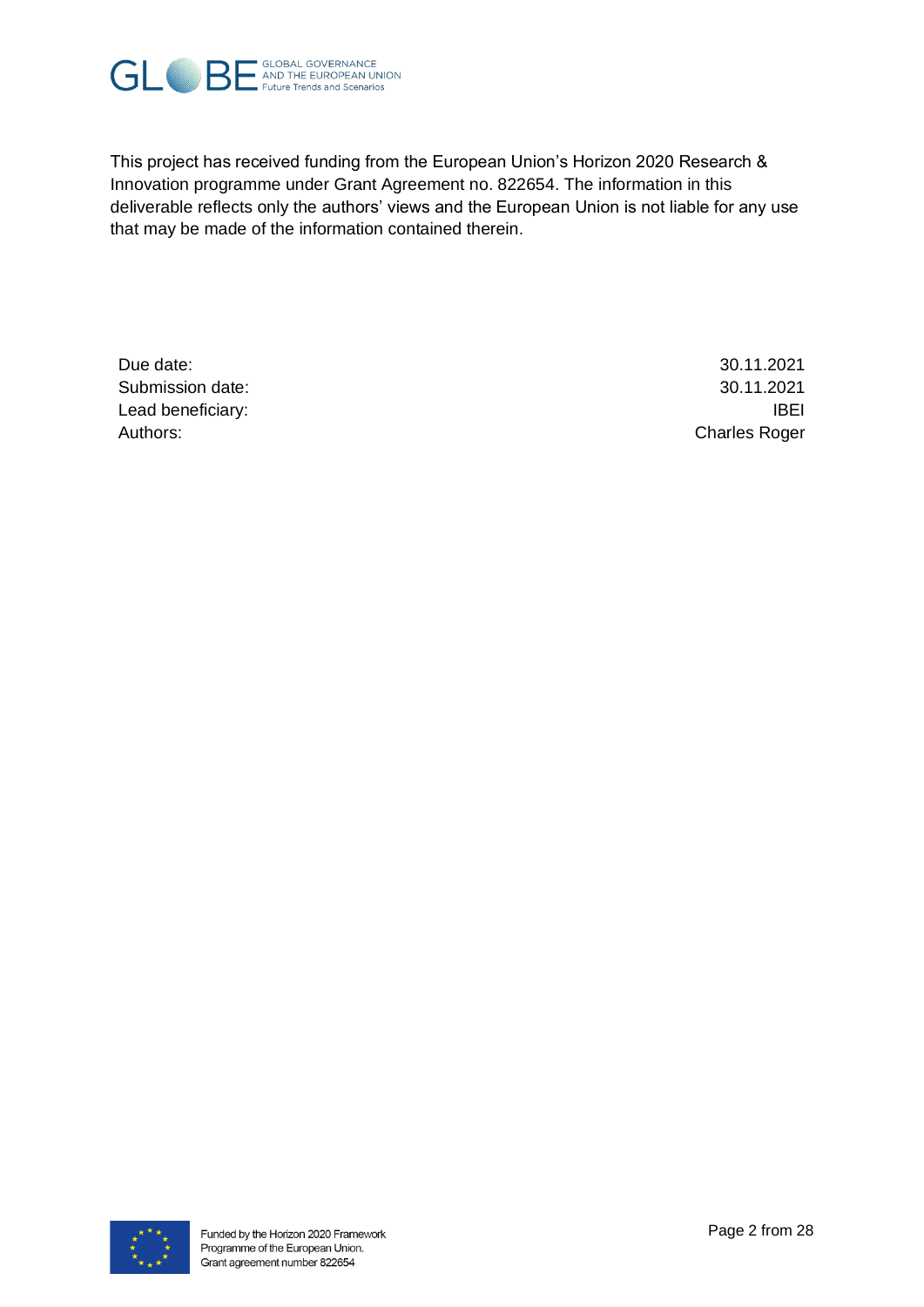

**Abstract:** Informal international organizations (IOs) have rapidly become a prominent feature of contemporary global governance. Their rise has attracted considerable scholarly attention. But, so far, explanatory work has focused on identifying shifts in "demand" that increase the incentive for states to create informal institutions. Relatively less attention has focused on the related question of "supply"—the changes that have made it easier for more informal IOs to operate. On this front, some have suggested that changes in information and communications technology have been fundamental, making formal IOs less necessary and informal governance a more viable solution. I argue that this is only part of the story, and that such arguments overlook the important role of formal organizations in making informality work. Rather than becoming less essential, formal IOs particularly, those capable of providing key resources and services to informal bodies—have facilitated their proliferation as instruments of crossborder governance. I illustrate this argument by analyzing aggregate patterns of formal IO involvement in informal governance and qualitatively examining the impact of the EU in particular—the most prominent supporter of informal bodies—to unpack the mechanisms at work.

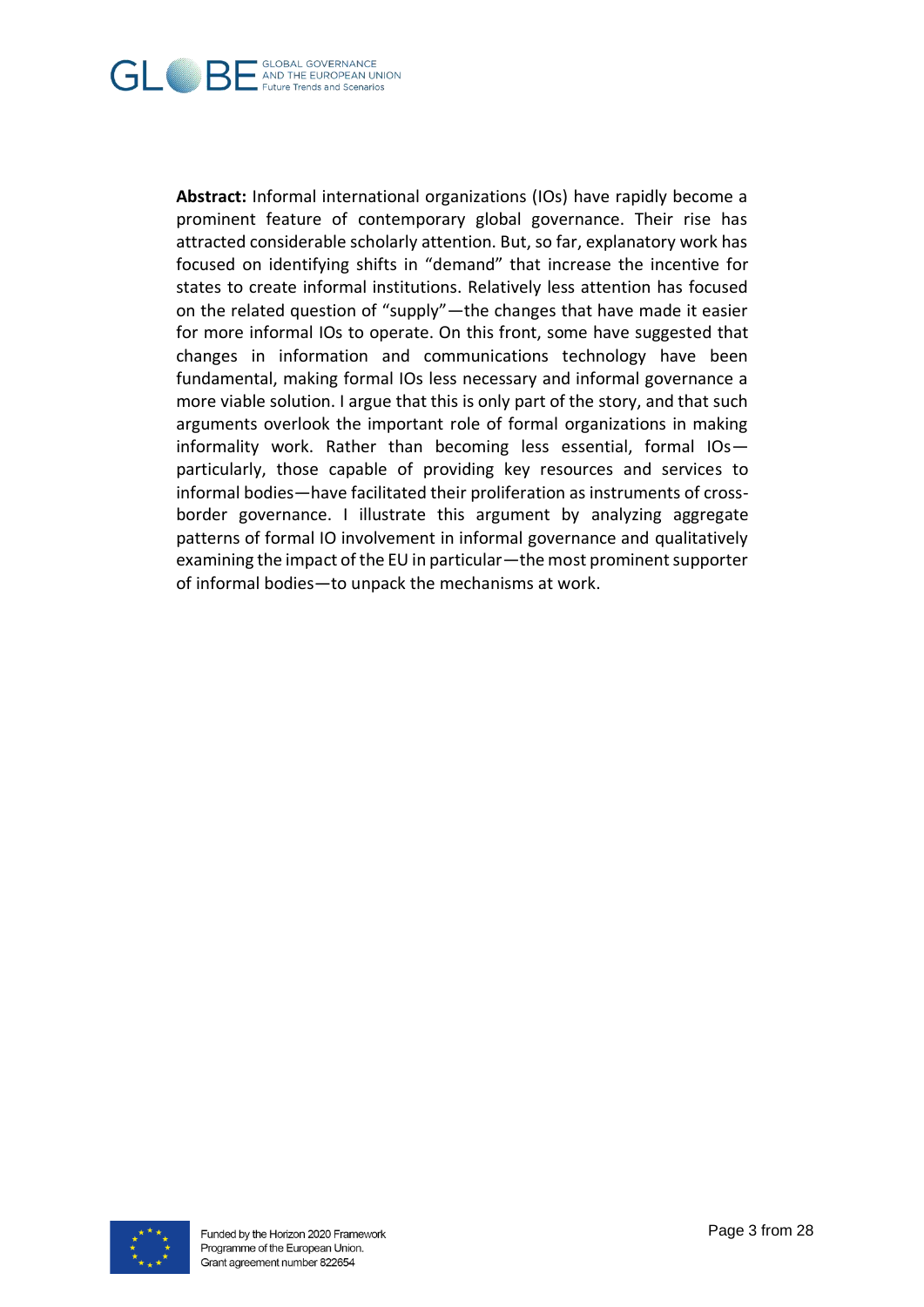

## 1. Introduction

Informality has become a prominent feature of contemporary global governance. Increasingly, when states set down international rules and provide public goods they have relied less on treaties and relatively more on soft law, which deliberates eschews legally binding obligations.<sup>1</sup> Similarly, across a range of issue areas, in the place of formal international organizations (IOs), like the United Nations (UN) and the World Trade Organization (WTO), there has been a proliferation of informal IOs that exist in a "twilight zone" beyond the traditional boundaries of international law.<sup>2</sup> Within Europe, this shift has been especially pronounced. European states have made extensive use of informal instruments across numerous domains of world politics.<sup>3</sup> And, even within the otherwise high-legalized integration and foreign policy processes of the European Union (EU), in particular, traditionally informal bodies like the European Council, the Eurogroup, and the E3—a body central to Iran nuclear negotiations—are becoming increasingly important.

This "move to informality" has attracted considerable attention from International Relations (IR) scholars, and the explanations offered to account for it have been quite diverse. Some have demonstrated how certain "problem structures" or the level of conflict between states can generate an incentive for them to establish institutions with informal designs.<sup>4</sup> When issues require speedy decision-making, flexible implementation, or a high level of confidentiality, for instance, informal governance appears to have certain advantages. The presence of such problems is therefore expected to increase the likelihood that states will adopt an informal approach. Others have looked within states, observing how the involvement of independent agencies in negotiations and the political constraints policymakers often confront can lead them to embrace informality too. $5$  Together, these accounts suggest that globalization, growing international tensions, domestic political

 $5$  Roger 2020: Slaughter 2004.



<sup>1</sup> Pauwelyn, Wessel, and Wouters 2012.

<sup>2</sup> Vabulas and Snidal 2013; Roger 2020.

<sup>3</sup> Bickerton, Puetter, and Hodson 2015; van Heumen and Roos 2019.

<sup>4</sup> Stone 2013.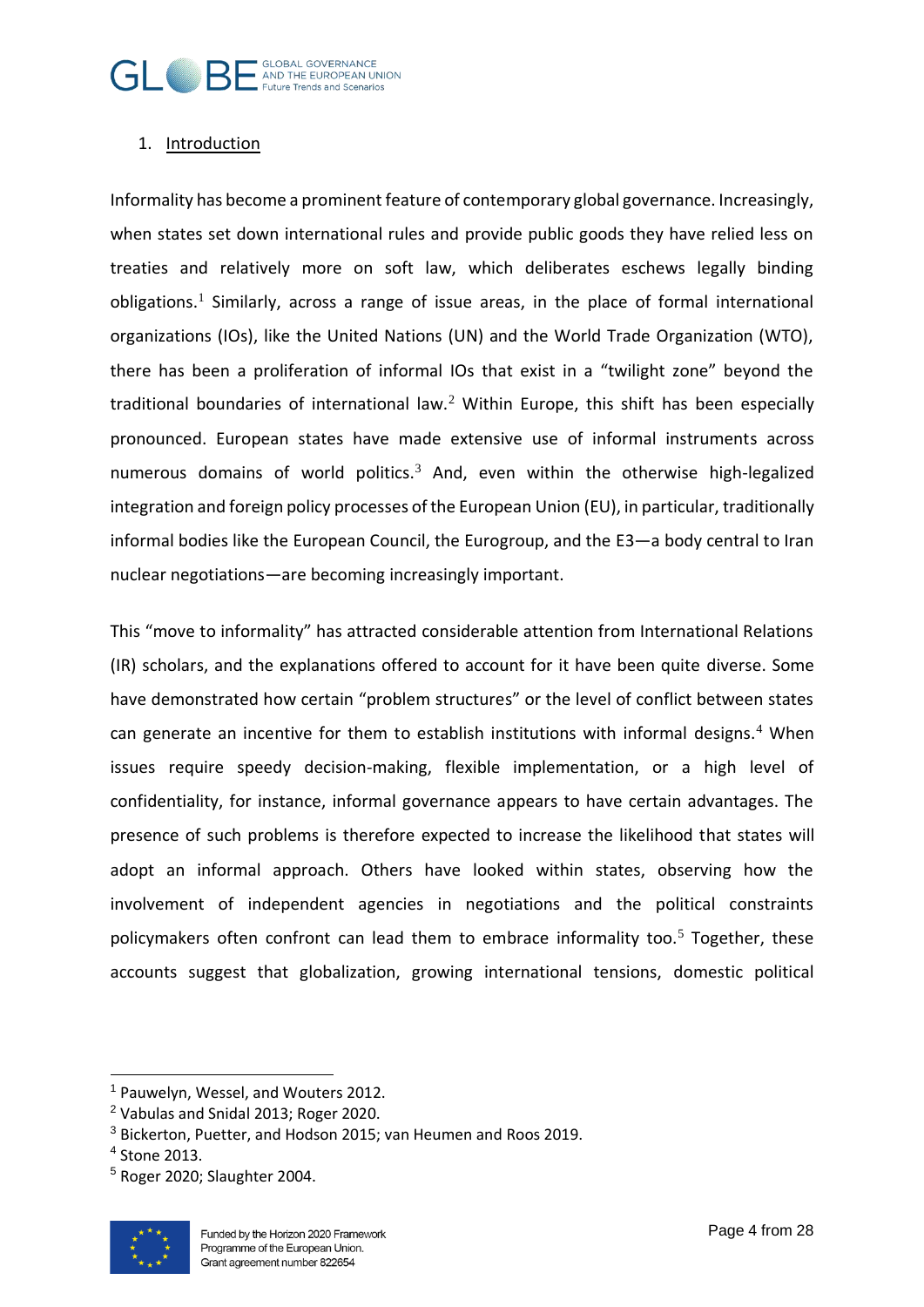

polarization, and the broader transformations associated with the rise of the regulatory state have shifted "demand" for informal bodies, leading them to be created more frequently.

Through such studies, our understanding of the origins of informality has undoubtedly advanced. Yet, as Michael Manulak and Duncan Snidal have observed, current accounts only tell part of the story, since they neglect the related question of "supply"—the various factors that have made it *easier* for informal IOs to operate.<sup>6</sup> Their argument, at its core, is that the growth of informality is not only a product of changes that increase the *incentive* for states to opt for non-binding institutional designs, but that the cost of supplying governance through informal IOs has also fallen, making such bodies more viable solutions—and formal IOs less necessary—than they were. Their analysis shows that this shift has been at least partly driven by the declining costs of communicating, travelling, and sharing information across borders. In the past, when these costs were high, formal IOs offered meeting points for diplomats and helped to efficiently transfer information. They were crucial for lowering transaction costs so that states could make mutually beneficial policy adjustments.<sup>7</sup> Today, changes in technology have made it easier for officials to coordinate with counterparts abroad. In this new world, cross-border governance can be supplied with quite minimal institutions, and the number of informal IOs has grown in response.

In this article, I argue that in addition to falling information and communications technology (ICT) costs one of the crucial factors underpinning the rise of informality has been the prior proliferation of *formal IOs*—especially, ones that are well-resourced, with open-ended mandates. This is because an international environment already replete with such institutions is likely to change state calculations about the costs and benefits of informal designs. One of the key advantages of informal institutions is that they can be created relatively easily—at "low cost"—and, with their light institutional footprints, can flexibly respond to changing issues. $8$  These features may be desirable in many instances, as the literature has already shown. But informality also has costs. On their own, informal arrangements usually lack basic capabilities that most formal IOs possess, like secretariats, legal privileges and immunities,

 $8$  Vabulas and Snidal 2013: Abbott and Faude 2020.



<sup>6</sup> Manulak and Snidal 2021.

 $<sup>7</sup>$  Keohane 1984.</sup>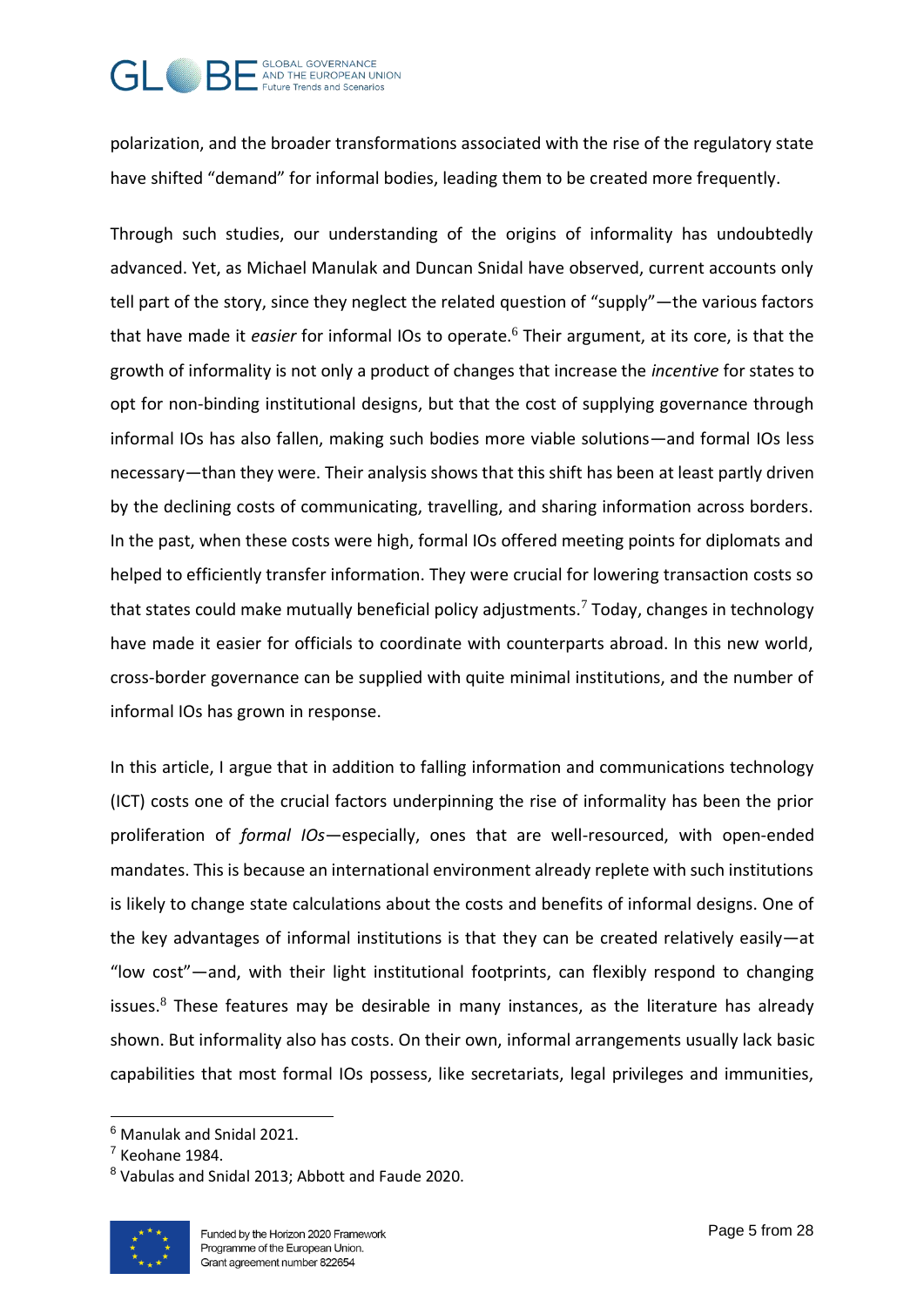

financial resources, and enforcement capabilities. Falling ICT costs may have obviated the need for some of these things, making the choice for informality easier. But, equally, when formal IOs are plentiful, states can also rely on these already-existing institutions to extend their unique resources and services to informal bodies, helping to plug organizational gaps and make them more viable solutions to global problems.

This can happen in two ways. First, as states are designing new institutions, they may opt *not*  to create formal IOs—even if, in a different context, this choice may have been warranted when they can rely on those at hand to provide missing institutional features, like a secretariat. This is more likely when a number of well-resourced formal IOs are available to "lend" resources and provide services to a new body, making states more confident that low-cost institutions—which might otherwise lack key capabilities—can effectively operate as substitutes for formal ones. The stock of formal IOs, in this case, shifts calculations about the viability of this approach to cross-border governance and leads states to embrace informality more readily. Second, the presence of formal IOs may also allow informal bodies to avoid formalization later on. Sometimes, after states initially create low-cost institutions, organizations confront new challenges and states need to expand their capacities in response. In such instances, members may have an incentive to reconstitute an organization on a new legal basis, as when the General Agreement on Tariffs and Trade (GATT) was converted into the WTO. However, if basic capabilities can instead be "borrowed" from a pre-existing formal institution, this reduces pressure to do so. An organization may then remain informal, which may not have in another context.

Overall, I argue, when there are numerous, well-resourced formal IOs operating in a region or issue area they can operate like a "coral reef" that makes it possible for a larger number of informal IOs grow, thrive, and survive.<sup>9</sup> Collectively, like changes in ICT, they help to make informality work, and this relieves some of the need for states to create more formal IOs. In contrast with Manulak and Snidal's argument, however, they are hardly less necessary. Rather, when seen from this perspective, formal organizations have actually been essential for the proliferation of informal institutions. The rest of this article develops this theoretical

 $9$  This metaphor has been employed in related contexts by Tarrow 2001 and Green 2013.

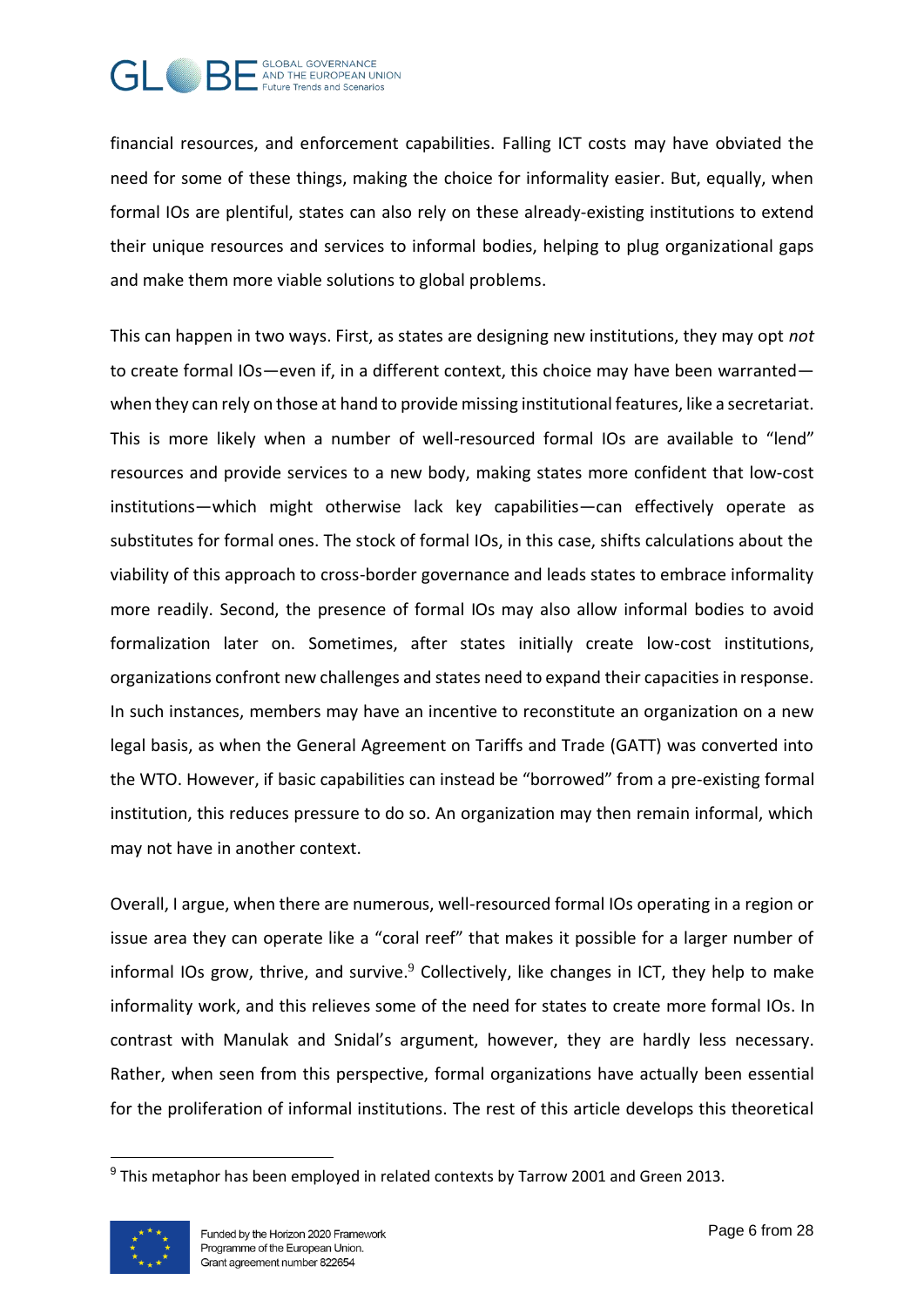

insight and provides a preliminary demonstration of its ability to illuminate patterns of informality. I begin, in the next section, by situating this argument within the literature and explaining how the spread of informality is likely to be partly endogenous to the prevailing institutional environment—namely, the number of formal IOs available to plug organizational gaps. Second, I demonstrate that aggregate patterns of governance provide evidence consistent with this account. Looking across organizations and at overall patterns of institutional development, in particular, I show that formal IOs have provided extensive support to informal institutions, and that well-resourced, general-purpose institutions have been especially important—the EU in particular. Third, I zoom in on the European experience to unpack the causal mechanisms at work, focusing on the EU's involvement in two informal bodies: the European Cooperation in Science and Technology (COST) and the European Research Coordinating Agency (EUREKA). The conclusion then extends the paper's findings, explaining how they speak to ongoing debates in IR and outlining future research avenues.

#### 2. Theorizing the "Supply" of Informal Organizations

The rise of informal IOs has been much puzzled over in recent years. Once thought of as exceptional, IR scholars have increasingly documented their extraordinary growth since the end of World War II, as shown in Figure  $1<sup>10</sup>$  Today, they are central instruments of global governance, constituting as much as 30-40% of all currently active IOs. $^{11}$  This has inevitably led to questions about the drivers and implications of this trend, and a number of answers have already been provided. Some scholars have offered functionalist explanations that tend to cast informal organizations in a favourable light. According to these accounts, the prevalence of informal IOs in specific regions and issue areas, has been linked to characteristics of the problems states face—whether there is demand for fast, flexible, and relatively confidential institutions, for instance.<sup>12</sup> States have increasingly relied on informal bodies, on this view, because they are better "matched" with the new kinds of challenges states have confronted as globalization and interdependence have deepened. Others have offered explanations that paint a somewhat darker picture. Power-based accounts, like

<sup>&</sup>lt;sup>12</sup> Vabulas and Snidal 2013.



<sup>10</sup> Data is drawn from Roger 2020.

<sup>&</sup>lt;sup>11</sup> Roger and Rowan 2021a.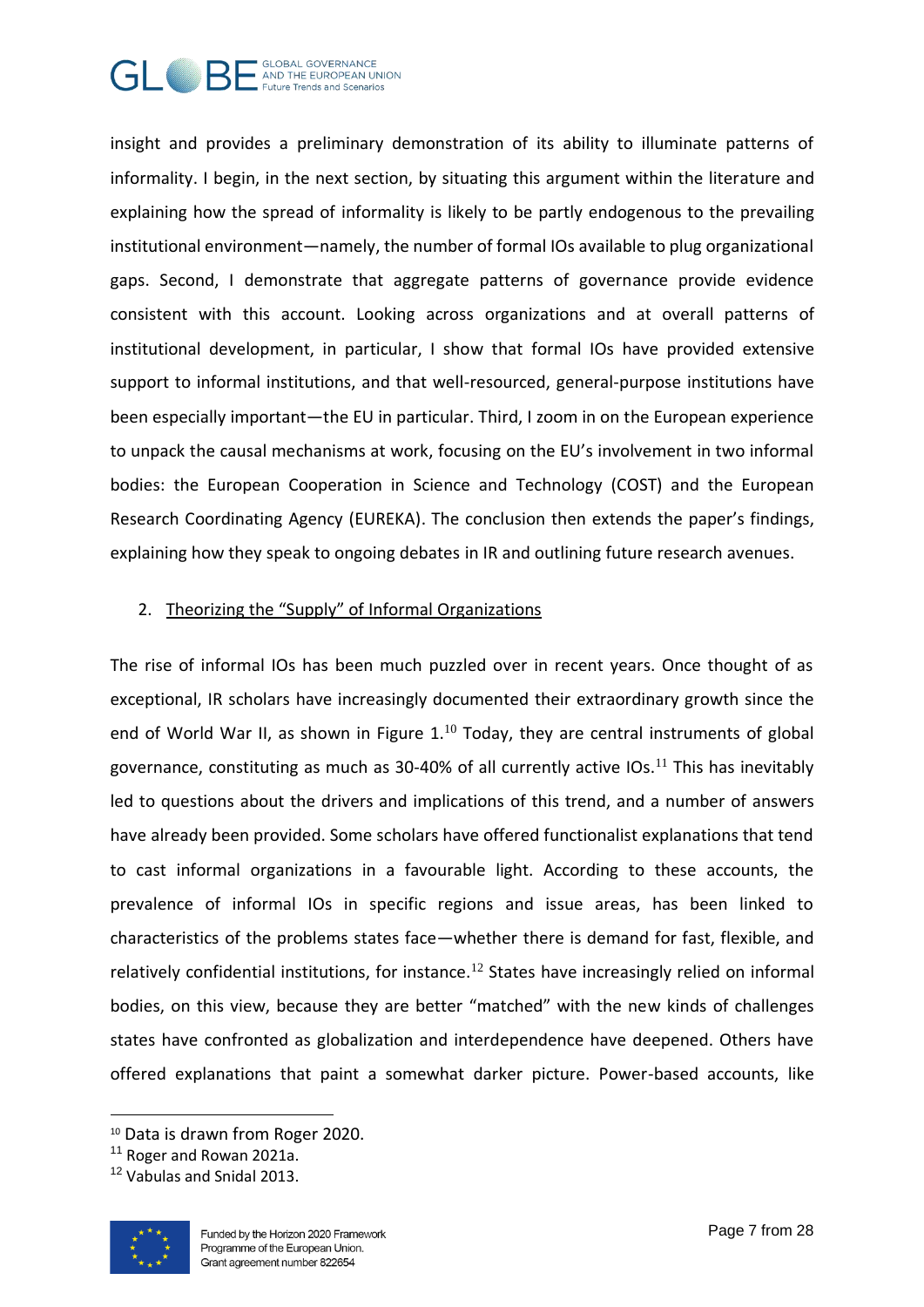

Randall Stone's, suggest that states have opted for informality because their relationships have become more conflictual, making it difficult to agree on the design of formal institutions; while liberal theories explain that growing domestic constraints and the involvement of independent agencies are leading states to embrace informality, even when this is suboptimal from a broader policymaking perspective.<sup>13</sup>



## Figure 1 The Growth of Informal IOs

These accounts are quite different in nature. However, there is a common thread that links them: all focus on the shifting "demand" for informality. In each, that is, scholars have explained the growth of informal institutions by pointing to changes in the global political landscape  $-$  new problems, growing conflict, domestic political shifts, etc.  $-$  that have increased the incentive for states to establish such bodies. No doubt, this is an important element of the story. Yet it has become apparent that it is not the only one, and that current accounts neglect the corresponding question of "supply."<sup>14</sup> This view has been most forcefully expressed by Manulak and Snidal, who have recently argued that falling ICT costs have also made it *easier* for officials and experts within states to share information and communicate

<sup>&</sup>lt;sup>14</sup> Manulak and Snidal 2021; for a similar argument, see Hopkins 1976.



<sup>13</sup> Stone 2013; Roger 2020.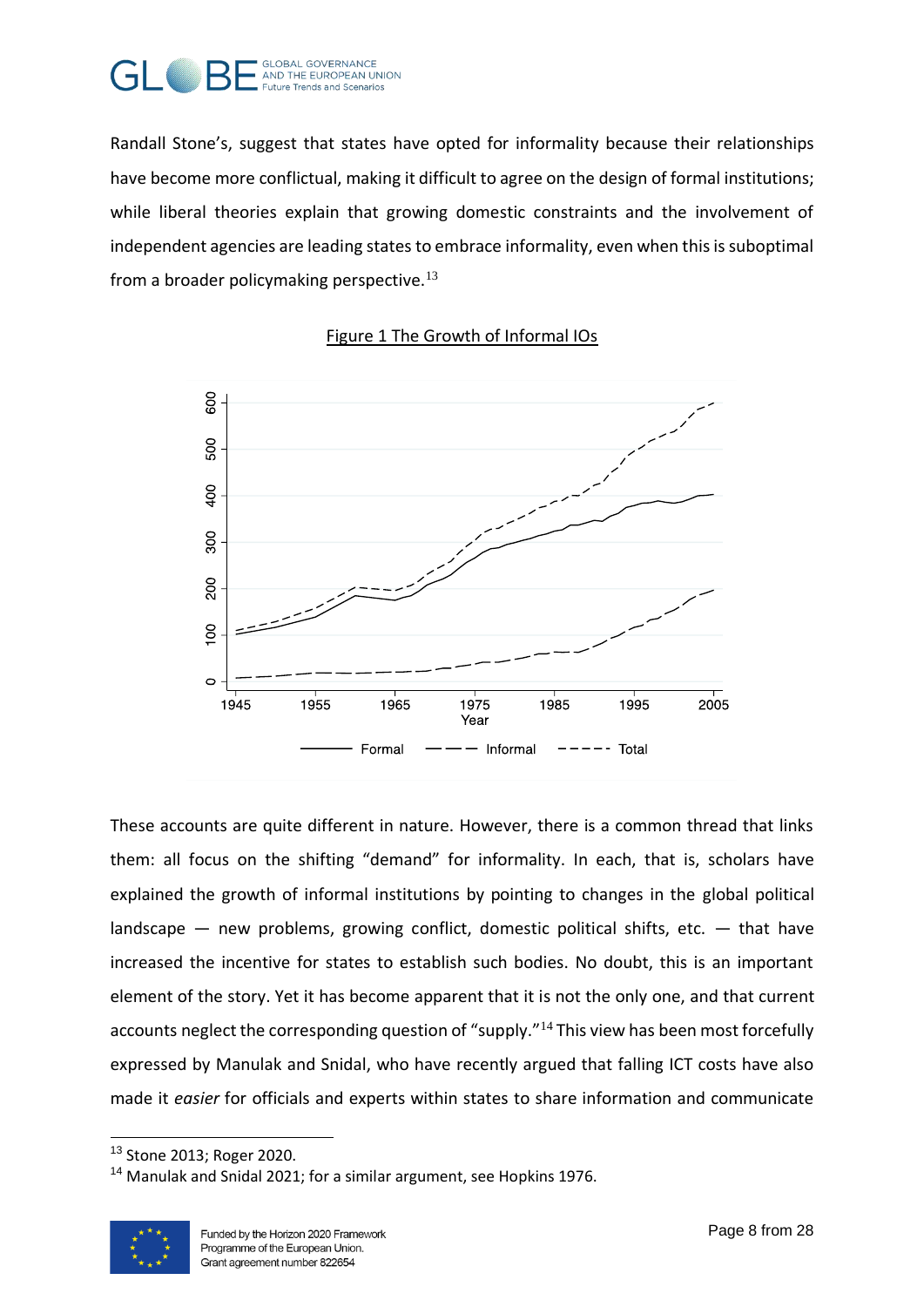

with one another, and that this development has diminished the benefits of "organizational centralization" and specialized staff within an independent secretariat. With less need for the kinds of benefits that formal IOs have traditionally provided, policymakers have little reason to pay the high costs—both financial and political—needed to attain them. Informal designs constitute more plausible avenues for cooperation that can supply similar levels of governance at much lower cost.

Manulak and Snidal offer an important corrective to current debates. They are correct in their theoretical observation that this sort of supply-side mechanism operates differently from those scholars have focused on so far. Technological change and the "information revolution" have also, undoubtedly, enabled new ways of cooperating across borders. The growing quantity and quality of the interactions between public officials occurring outside of the official diplomatic channels provided by formal IOs—in Europe and the transatlantic area, for instance—offers a testament to this idea.<sup>15</sup> I argue, however, that changing ICT costs are not the only factor that has augmented the supply of informal governance, and, specifically, that the approach taken by Manulak and Snidal overlooks the important role that *formal IOs* have played in making informality work. Far from diminishing in importance, they have actually been one of the central factors underpinning the proliferation of informal institutions. This is so, I explain, because many formal IOs have extended key services and resources to informal bodies that help to increase their viability as "low-cost" solutions to global problems. And, when a large number of institutions play this kind of role, this changes state calculations about the costs and benefits of informal governance, relieves states of pressure to use a treaty, and leads them to create more informal bodies.

The logic behind this argument begins from the observation that informal designs are often *not* optimal when considered in isolation. Informal bodies are certainly "cheap" to create. This constitutes a real advantage in many instances. But it does come at some expense, since IOs constituted without binding instruments often lack crucial features—independent secretariats, large budgets, enforcement capabilities—that can leave them ill-equipped in the face of many problems. Falling ICT costs may have reduced the need for these, as Manulak

<sup>&</sup>lt;sup>15</sup> Hopkins 1976; Slaughter 2004.

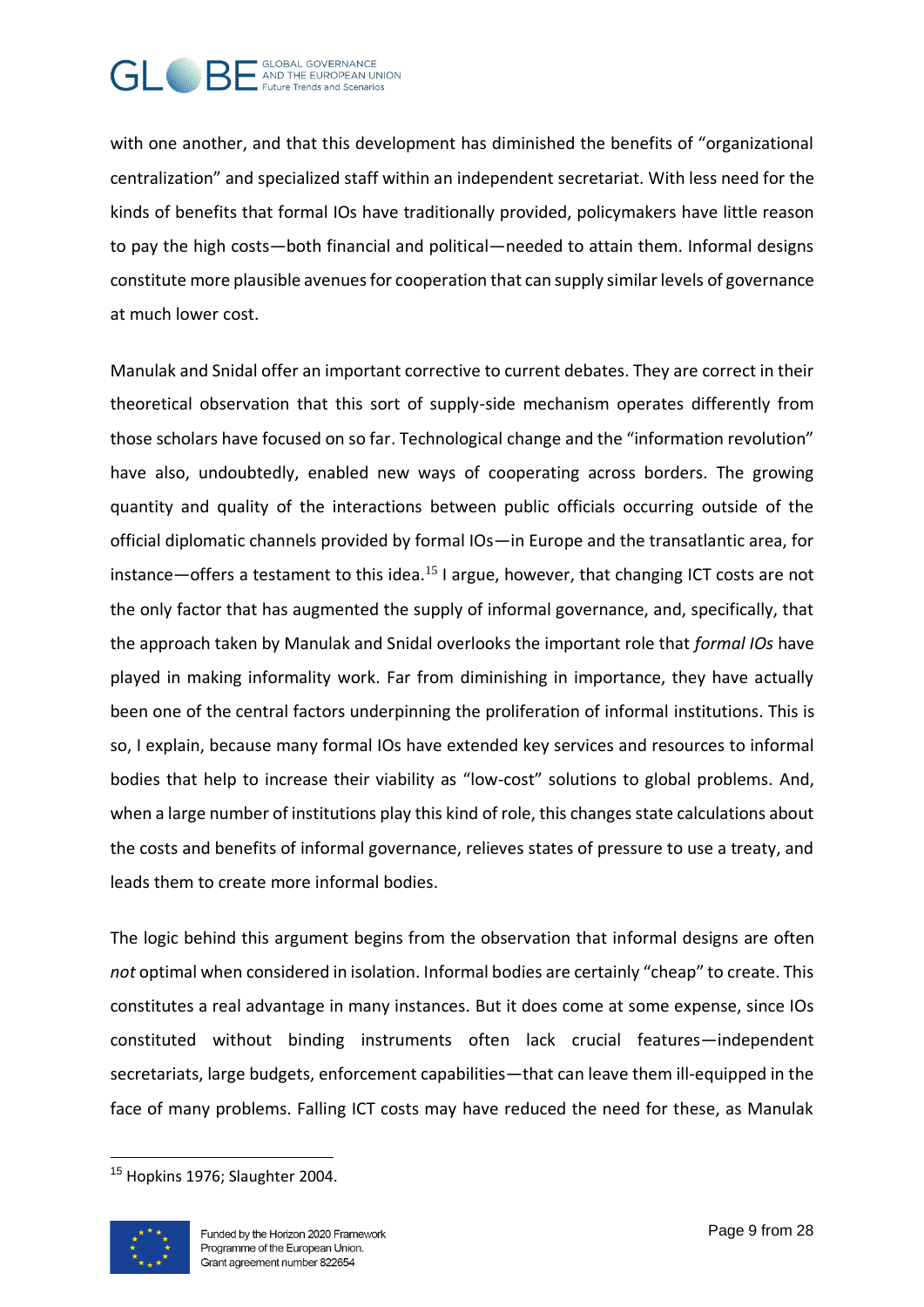

and Snidal argue, by making it easier to coordinate without complex institutional arrangements. However, this is not always so. Across many domains of world politics, states still need centralized, independent, and relatively powerful regulatory bodies, and a number of informal IOs have been "formalized" at later stages.<sup>16</sup> So, it appears that real organizational gaps may remain. One study by Stewart Patrick gives a sense of this. He explains that while informal arrangements do have advantages, their ability to address global problems can be quite limited because they often lack capabilities, like those described above.<sup>17</sup> A second by Verdier has shown the ways in which the informal designs of certain financial institutions have been "mismatched" with the underlying problems they are asked to address.<sup>18</sup> And a third by Roger, which performs a similar analysis on a wider set of formal and informal bodies, has found that the latter are more likely to be mismatched than the former.<sup>19</sup>

These studies helpfully caveat some of the more grandiose claims that have been made about informal governance. What they fail to account for, however, are the resources and services that formal IOs sometimes provide their informal counterparts, supplying some of the institutional backbone they would otherwise lack. Many informal bodies do not possess their own meeting facilitates, for example, yet they can make use of those owned by formal IOs, benefiting from the centralization they offer.<sup>20</sup> Informal bodies also frequently lack independent secretariats of their own. However, in certain instances formal IOs have played a surrogate secretarial role, providing informal bodies with the benefits that an independent secretariat and staff would usually afford. $21$  In these cases, informal institutions form close relationships with formal IOs and profit from their resources, privileges, and immunities: costs are defrayed, capabilities are enhanced, and legal protections are obtained. But many more informal bodies have benefited from looser relationships too. Formal IOs often provide funding and analytical support for informal institutions, and have sometimes facilitated the implementation of informal rules, even when the links between institutions are less tight. The

<sup>18</sup> Verdier 2009.

<sup>21</sup> Ibid.



<sup>&</sup>lt;sup>16</sup> Hawkins et al. 2006.

<sup>17</sup> Patrick 2015.

<sup>19</sup> Roger 2020.

<sup>20</sup> Vabulas 2019.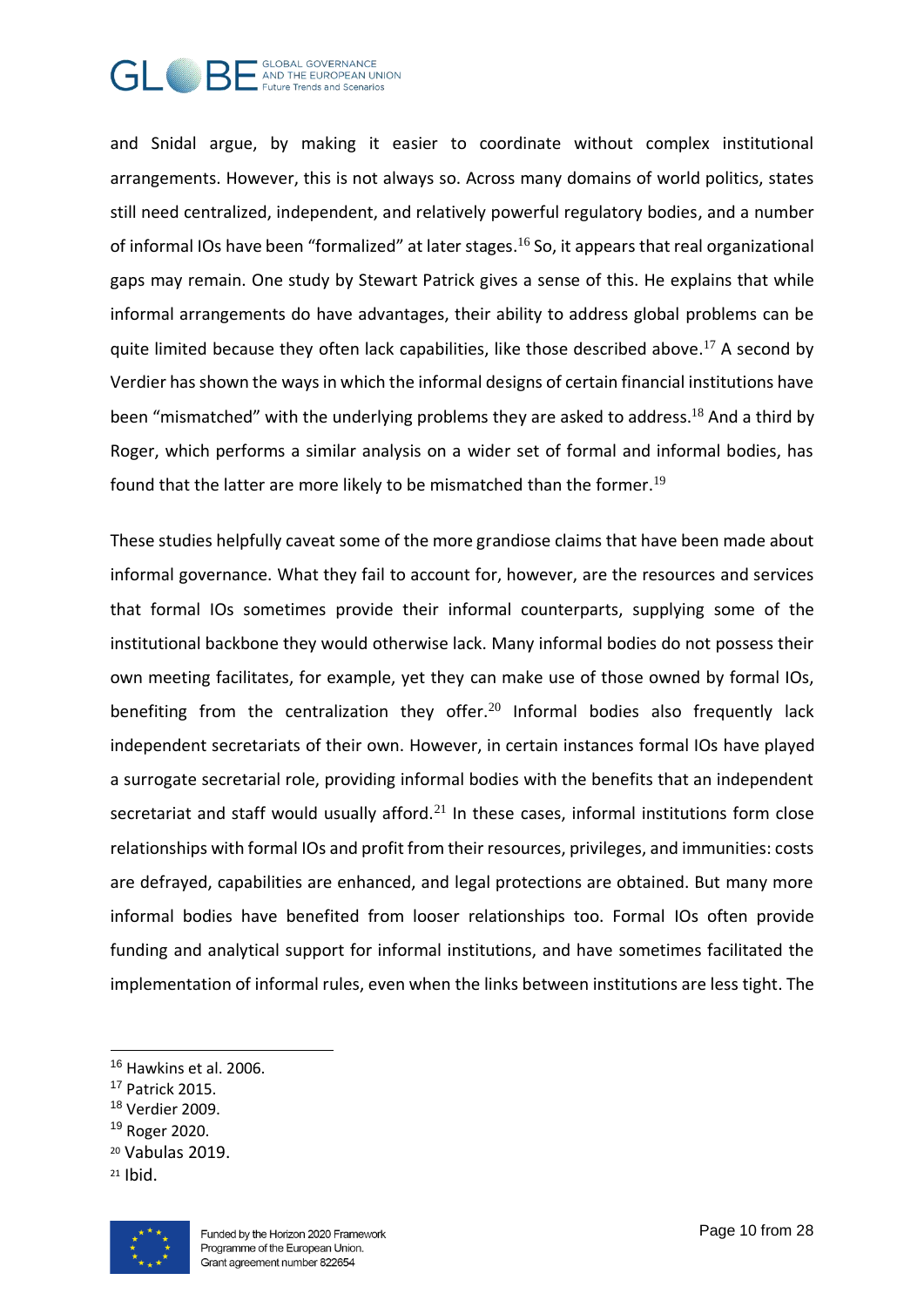

OECD, for instance, appears to have supported a wide array of informal IOs, like INTOSAI and the Deauville Partnership, and the Bretton Woods institutions have been crucial for promoting compliance with the standards set by the Basel Committee. $^{22}$ 

These types of direct and indirect relationships augment the capabilities of informal IOs. Certainly, states can—and frequently do—provide secretariats, meeting spaces, and other resources themselves, or on a rotating basis. But when formal IOs do so informal bodies benefit from their independence, their legal privileges and immunities, and their unique regulatory capabilities. They do not become formal IOs in the process, but informal IOs can begin to operate *as if* they were. Knowledge of this possibility can, accordingly, be expected to change state calculations about the costs and benefits of informal designs. First, it may increase the likelihood that states will opt for informality when they are in the process of establishing new institutions. When states anticipate that formal IOs will be available to "lend" resources and services to plug organizational gaps in informal bodies—helping them to operate more effectively—this increases confidence in their viability and reduces the need to create new formal institutions. Even if the functional "demand" for formality was constant, then, we could expect the number of informal IOs to rise over time. Second, in cases where the demand for formality increases after an informal body is created—perhaps, due to a shift in the nature of a problem or an expansion of regulatory objectives, as occurred in the GATT/WTO case—the availability of formal IOs should reduce the need for states to fully "formalize" using an international treaty. Rather than converting an informal body into a formal IO, as has sometimes happened, states can upgrade the capabilities of an informal body by "borrowing" resources and services from pre-existing institutions. This lowers the cost of producing governance and allows an organization to maintain an informal design, even if this choice would have been suboptimal in a different institutional context.

Of course, not all formal IOs can play this role. Larger, better equipped institutions are more likely to have the wherewithal to engage in these kinds of activities. Those with bigger facilitates, larger budgets, and more staff will find it easier to lend space, provide resources,

<sup>22</sup> Christiansen and Piattoni 2003; Brummer 2012.

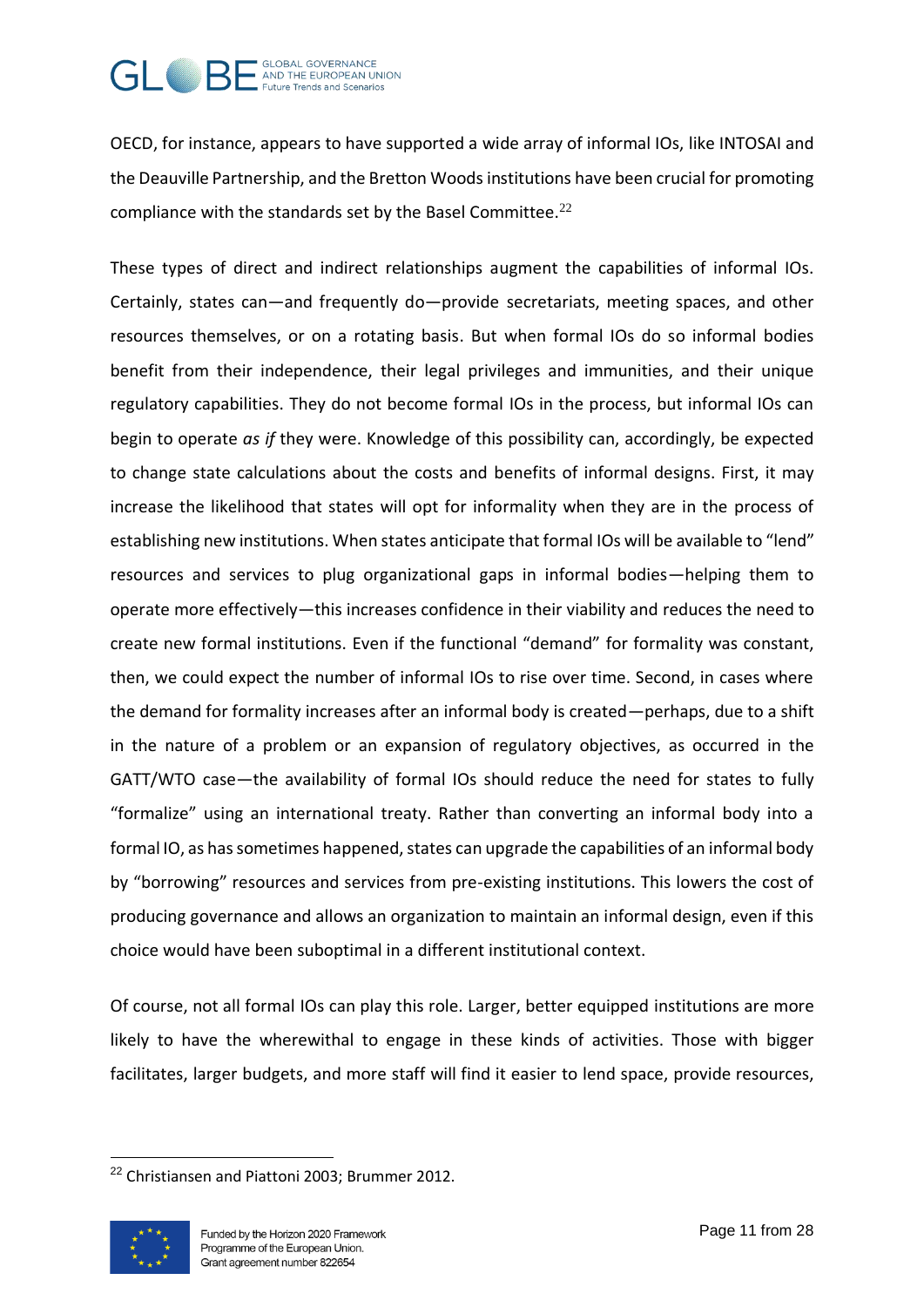

and offer unique services to informal bodies.<sup>23</sup> Mandates may matter too. General-purpose organizations should be more likely than narrowly focused, task-specific bodies to regard these kinds of activities as somehow advancing their diverse objectives, and may provide support to a wider range of organizations. $24$  Overall, as well, formal IOs with these characteristics are likely to be unevenly distributed across the global landscape. Specifically, we can expect them to cluster in regions or domains where richer, more tightly integrated, and more democratic states have tended to predominate—like Europe and North America since these actors have historically been the top creators of formal institutions.<sup>25</sup> Ultimately, this has implications for divergent patterns of informality across regions and issue areas. Where such institutions are prevalent, the calculus of cooperation should shift more decisively, leading the number of informal bodies to rise in response. When more formal IOs are available to provide resources and services to supply the missing features of informal bodies, confidence in the viability of such solutions should increase. Low-cost institutions will not only be cheap but also more "cost-effective" global governors than they would otherwise be. And, as the costs of producing governance fall—as the "stock" of formal IOs grows in a region or issue area—this should be followed by growth in the number and share of informal bodies in operation.

#### 3. Analyzing Aggregate Patterns of Formal IO Support

Already, there is some evidence that is consistent with this theory. We know, for instance, that informal institutions have expanded in the wake of the tremendous growth of formal IOs since the end of World War II. Further, as Figure 1 shows, there appears to have been an important substitution effect, since the rate at which formal IOs have been created visually levels off when the informal growth rate picks up. Available statistical analyses also suggest that there may be more behind this than a shift in demand or changes in ICT technology, with formal IOs playing an important role. In Roger's analysis of the origins of informality, for example, he found that design choices are at least partially endogenous to the prevailing institutional context: as the number of formal IOs grows, he shows, the likelihood increases

 $25$  Haftel and Thompson 2006: Hooghe, Lenz, and Marks 2019.



<sup>&</sup>lt;sup>23</sup> Heldt and Schmidtke 2017; Hale and Roger 2014.

<sup>&</sup>lt;sup>24</sup> Hooghe, Lenz, and Marks 2019.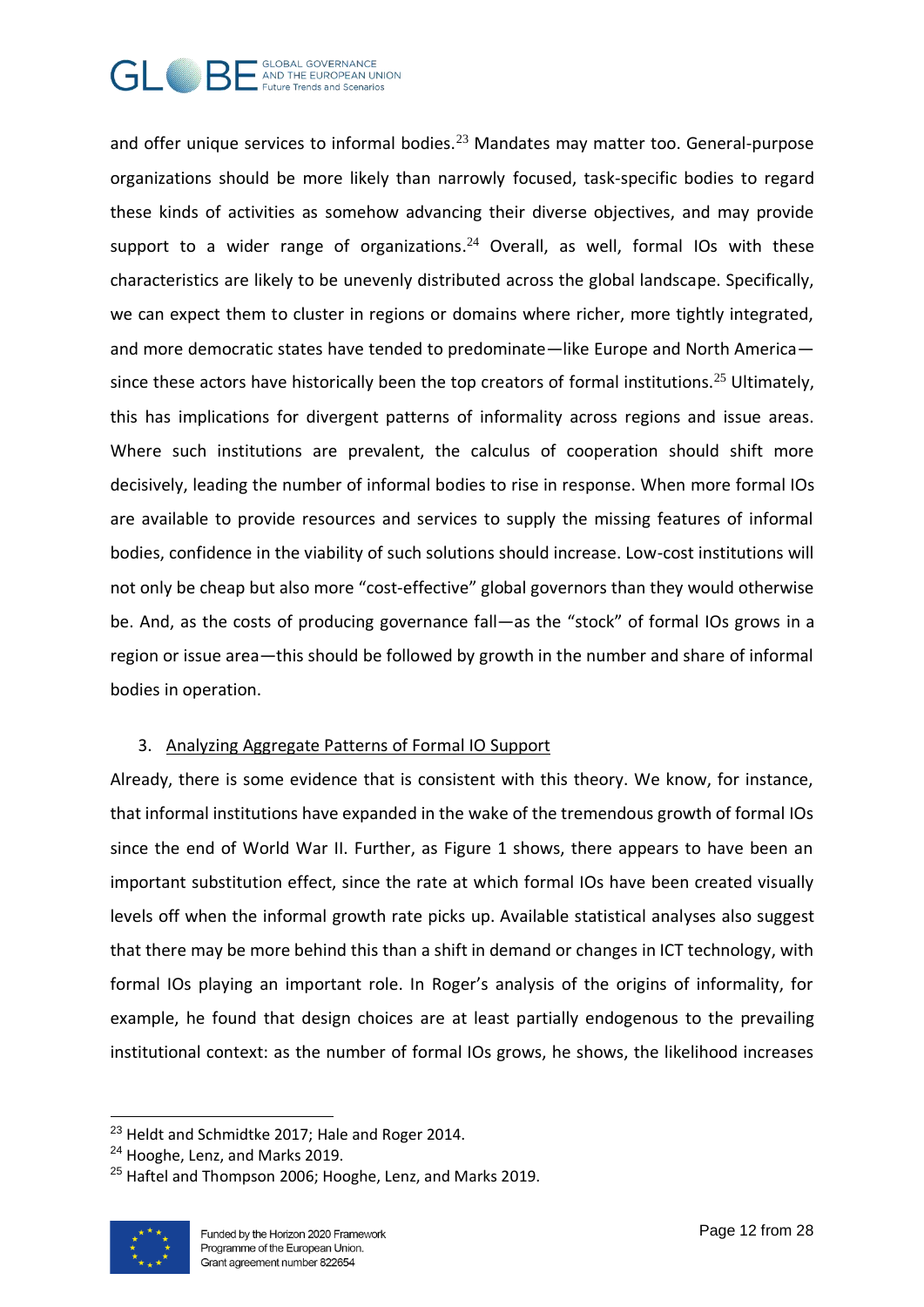

that states will adopt an informal design.<sup>26</sup> If we look at state-IO membership, we find similar patterns as well. European and North American states have been the biggest participants in formal IOs and also have the largest share of informal bodies in their governance portfolios. Other regions, where formal IOs have been less numerous, are comparatively less involved. And, again, the effect appears to be a causal one: the more formal IOs a state is a member of, the more informal ones they tend to join later on. $27$ 

These prior findings lend some support to the argument I advance. They indicate that there is, at least, an important association between the number of formal IOs in operation, or which one is a member of, and later institutional design choices. To probe the theory's merits further, I start by unpacking the aggregate dynamics surrounding this relationship, exploring patterns of formal IO support for informal organizations. To do so, I draw on the dataset of informal IOs created by Roger and Rowan (2021). This is the most comprehensive dataset available and provides a starting point for investigation. Within this set, I focus on the 200 or so listed as "currently active" in 2010, and for each organization I examine the direct and indirect assistance that formal IOs have received, as well as the specific formal IOs providing this support. To code instances of "direct" support, I examined IO websites, official documents, and secondary sources to determine whether a formal IO provides or hosts the secretariat of an informal body.<sup>28</sup> This kind of support is usually clearly stated and easy to observe. Less easily observed are instances of "indirect" support. To code these, I leverage the short descriptions in the *Yearbook of International Organizations*, which include self-reported information about "IGO relations" for each body. $29$  These provided an initial list of associations, which were then cross-referenced with publicly available information on IO websites, like official histories and annual reports. An organization was then recorded as having received indirect support if a listed formal IO was found to either: i) provide funding or technical assistance to an informal IO, or ii) be explicitly involved in the implementation of

<sup>29</sup> Union of International Associations 2009.



<sup>26</sup> Roger 2020, p.97-98.

<sup>27</sup> Roger and Rowan 2021b.

<sup>&</sup>lt;sup>28</sup> Where a relationship was unclear, further information was solicited from a secretariat. Copies of all webpages and documents are on file with the author.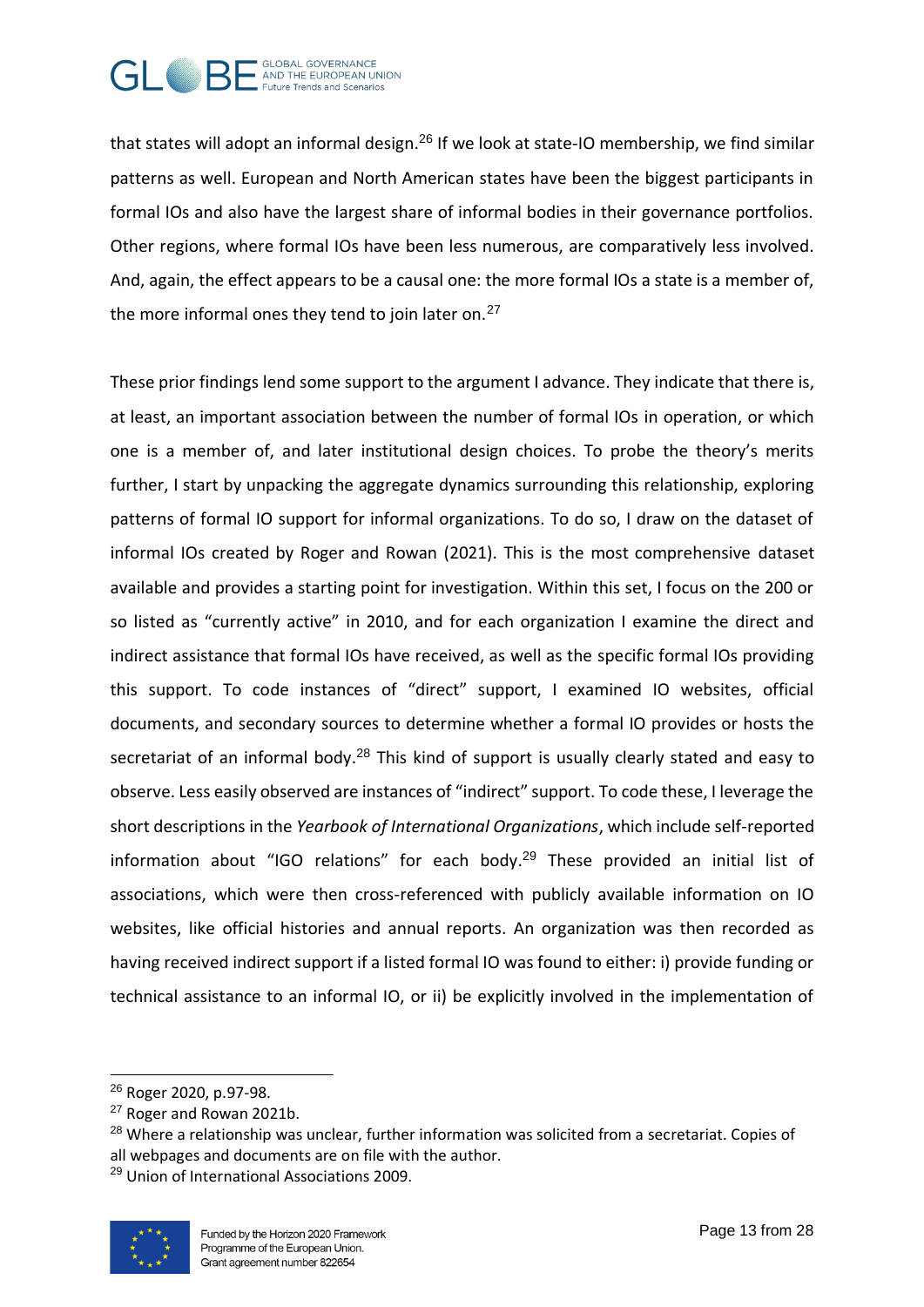

projects or rules, usually through joint programs.<sup>30</sup> These data were then used to generate a list the formal IOs involved, and information on the amount of support they have offered.



Figure 2 Assistance Received by Informal IOs in 2010

The results, shown in Figure 2, reveal that informal IOs currently receive substantial levels of support. Overall, more than half (51%) have a close relationship with one or more formal IO. Of these 107 organizations, 47 have received "direct" support. This means that nearly a quarter of all informal IOs have secretariats that are provided or hosted by a formal IO. This level of support is only a minimum bound, however. It signals a particularly tight connection between a formal and informal IO. But an informal body may receive considerable assistance beyond this, including funding, technical assistance, and help with the implementation of programs or rules. The Financial Stability Board (FSB) offers an example. It is based at the Bank for International Settlements (BIS) and "counts" as an informal organization receiving direct support. Meetings usually take place at the BIS headquarters, and it receives a variety of secretarial and analytical services. Yet it also has a substantial relationship with the IMF and

<sup>&</sup>lt;sup>30</sup> Minor instances of inter-organization cooperation, like permitting IO observers or having an IO as a member, were not included.

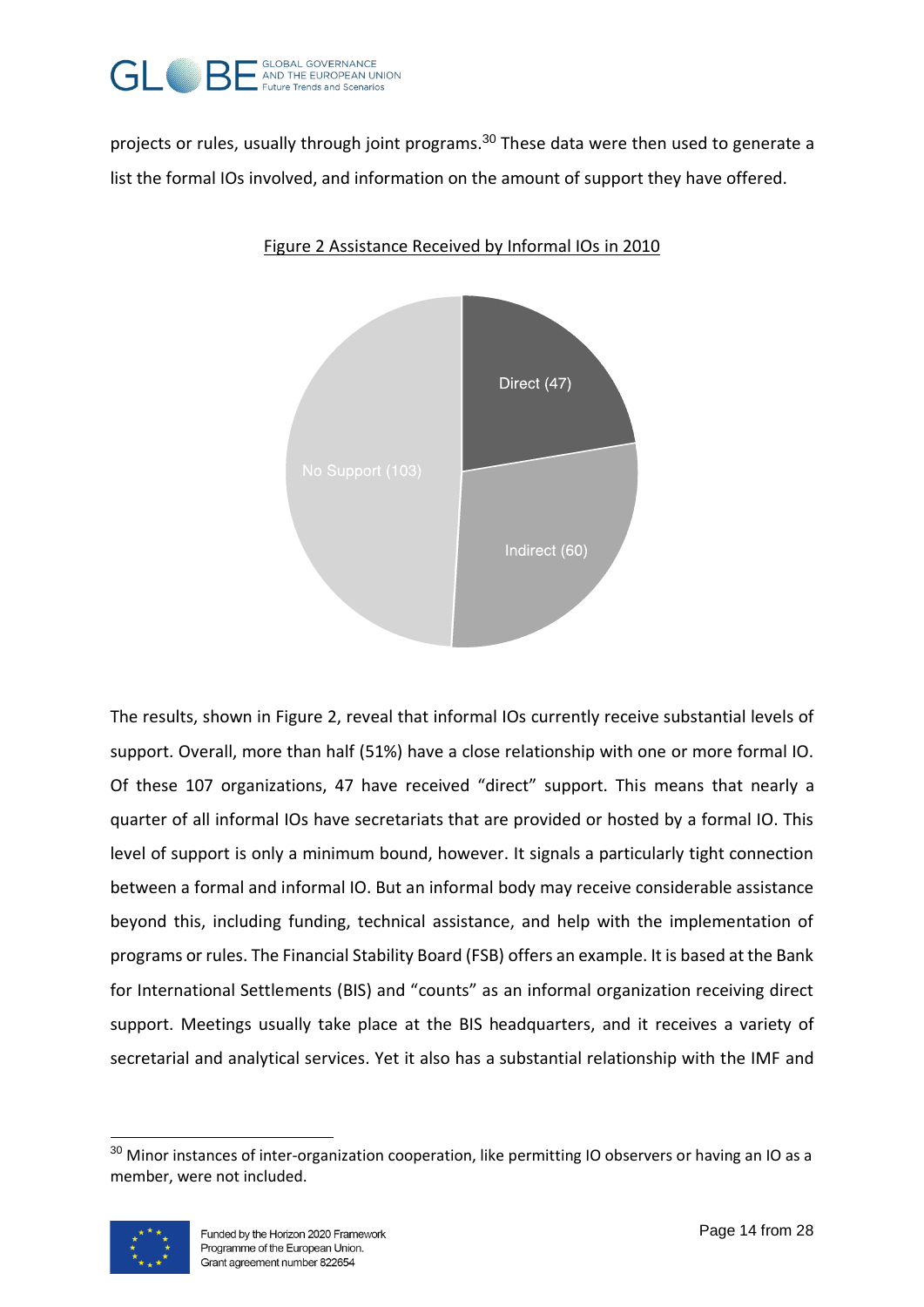

the World Bank, which help to enforce the standards it sets.<sup>31</sup>

In other cases, the relationship between organizations is looser. But these amount to a substantial number too. In total, at least 60 informal organizations—almost 30% in total have enjoyed indirect support from at least one formal IO. Most frequently, this means that an organization has received funding and technical support from a formal IO, of the kind just described, but without direct secretarial support. An example, here, is the Versailles Project on Advanced Materials and Standards, an informal organization that aims to facilitate trade through harmonization of measurement methods and the establishment of best practices in the area. It operates separately from other institutions and has its own secretariat, but it has received considerable analytical support from the International Energy Agency and the International Bureau of Weights and Measures, two formal institutions. In many cases, though, indirect assistance has again extended far beyond this. As with the FSB, we often see formal IOs cooperating with informal bodies in the implementation of major projects or helping to enforce and thereby "harden" the soft laws they create.<sup>32</sup> In the case of the International Organization for Securities Commissions, for example, while it has its own secretariat based in Madrid, it has worked extensively with formal IOs, like the World Bank, IMF, and BIS to support implementation of the rules it sets.<sup>33</sup> The capabilities of informal IOs have, therefore, been considerably enhanced even when the relationship between institutions is more distant.

<sup>33</sup> Brummer 2012.



<sup>31</sup> Brummer 2012.

<sup>&</sup>lt;sup>32</sup> Newman and Bach 2014.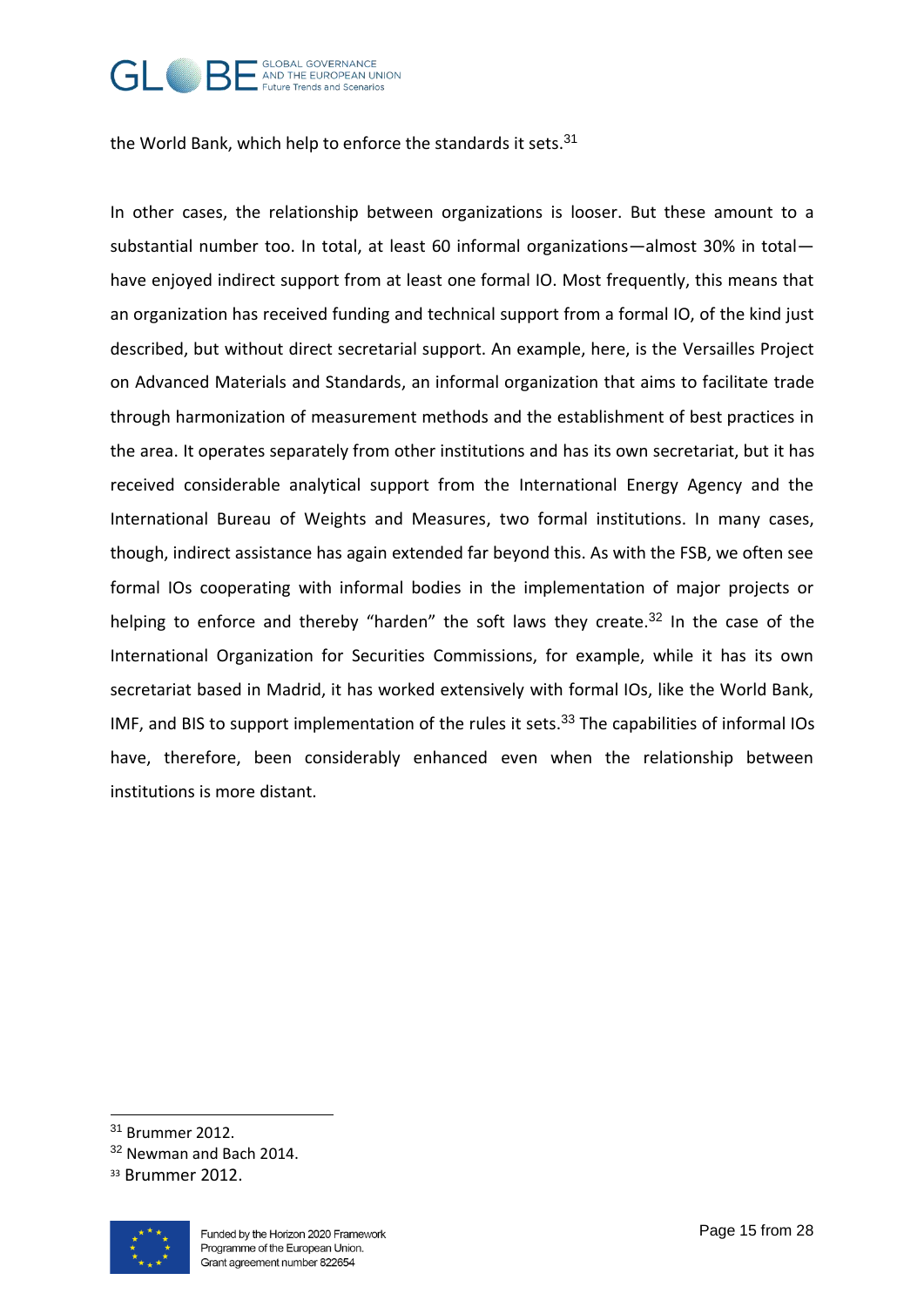



#### Figure 3 Support Provided by Formal IOs in 2010

Of course, many institutions appear to have received no assistance from formal IOs—just under half of the total.<sup>34</sup> However, the evidence presented above clearly indicates that states do regularly use formal IOs to augment the capabilities of informal bodies—it is hardly anomalous. When doing so, it also appears that they have relied on a particular set of formal organizations that aligns with the theory outlined in the previous section. Indeed, if we now turn to the set of formal IOs involved, the distribution of responsibilities has clearly fallen unevenly across institutions. In total, around 80 formal organizations were found to be assisting informal IOs in 2010. This represents less than a fifth of all those active at this time. Within this group, as well, levels of activity vary considerably. Most organizations provided only one instance of support in 2010, while the top-20 organizations shown in Figure 3 were responsible for almost two-thirds of total assistance, along with most of the direct support offered to informal IOs. The EU—responsible for 31 instances of direct and indirect support—

<sup>&</sup>lt;sup>34</sup> Note that, if anything, this likely overstates the number receiving no support, since the approach to data collection has mainly relied on publicly available information. There may well be additional instances where assistance has not been publicly disclosed.

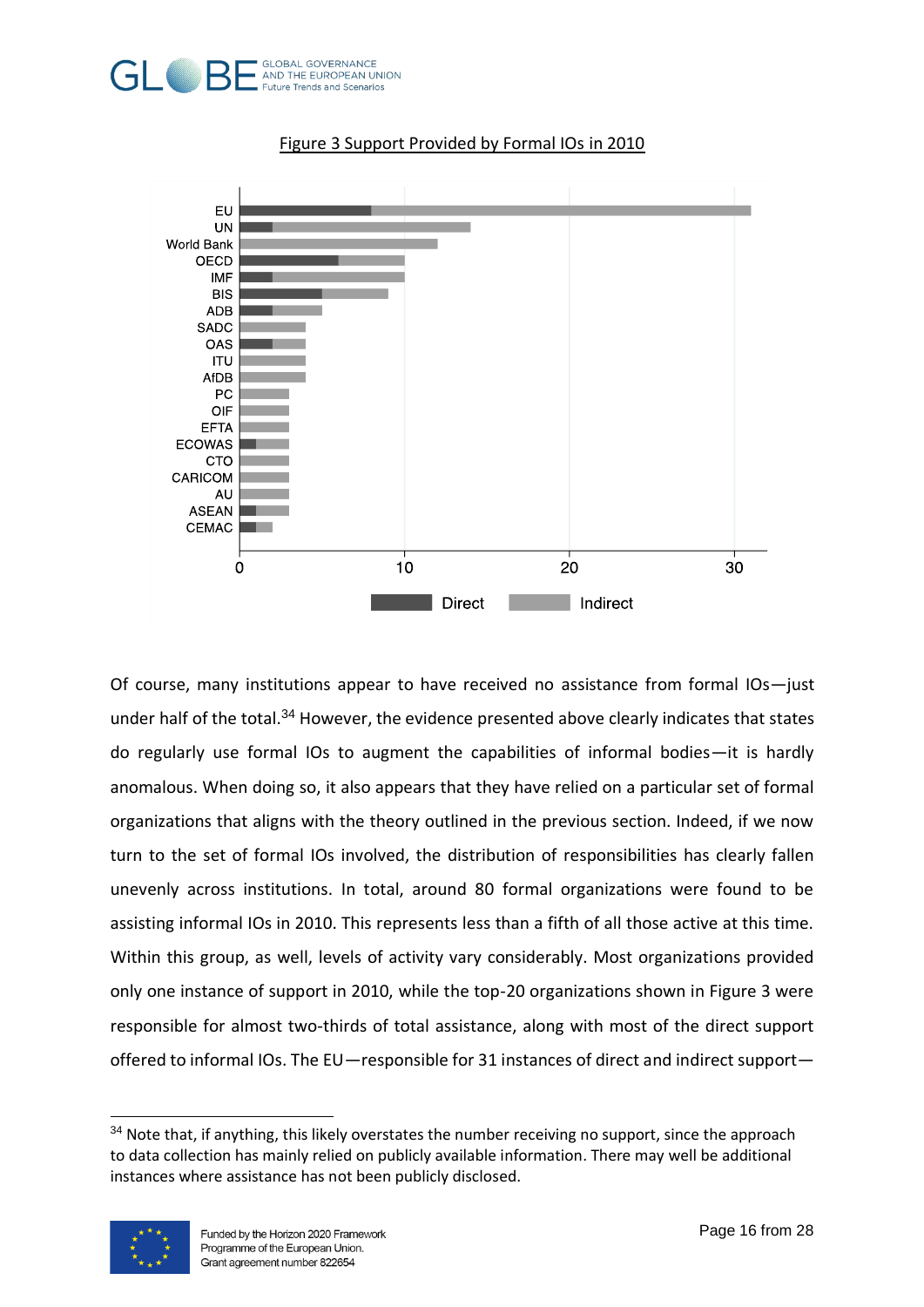

stands out as the most significant provider of assistance, by far. It is followed by the UN, the World Bank, OECD, IMF, and BIS, and a number of other well-known IOs.<sup>35</sup>

A visual inspection of the institutions in Figure 3 suggests that the major supporters are all relatively well-resourced, general-purpose organizations, as expected. To confirm this statistically, Table 1 presents results from a simple analysis using Hooghe et al.'s International Authority dataset, which covers more than 70 formal IOs.<sup>36</sup> The dependent variable is a count of all instances of formal IO support—both direct and indirect, as displayed in Figure 3 provided to informal bodies in 2010. The independent variables drawn from Hooghe et al.'s dataset include whether an organization is general-purpose or task-specific (*Scope*), budget size (*Resources*), independence (*Authority*, an average of Hooghe et al.'s pooling and delegation variables), the size of an organization (*Membership*) and its *Age*. In addition, I include controls for the mean level of *GDP* and democracy (*Polity*) across state members. All these scores are from 2009. The coefficients, estimated using negative binomial regression, show that an IO's *Scope* and *Resources* are, with *Membership*, the most important determinants of their support for informal bodies. All have a positive, statistically significant relationship with the dependent variable, and their effects are almost equally large. $37$  Other variables and controls point in predictable directions, but only *Polity*—members' level democracy—is statically significant.

<sup>&</sup>lt;sup>36</sup> Hooghe, Lenz, and Marks 2019. For detail about the coding of each independent variable and access to the dataset, see: https://garymarks.web.unc.edu/data/international-authority/ <sup>37</sup> To facilitate comparison, the marginal effects are semi-standardized.



<sup>&</sup>lt;sup>35</sup> In this figure the "UN" refers to the UN Secretariat. If we include UN sub-bodies like, UNEP, UNDP, and UNECE in this figure, the total is slightly higher—19 instance of support.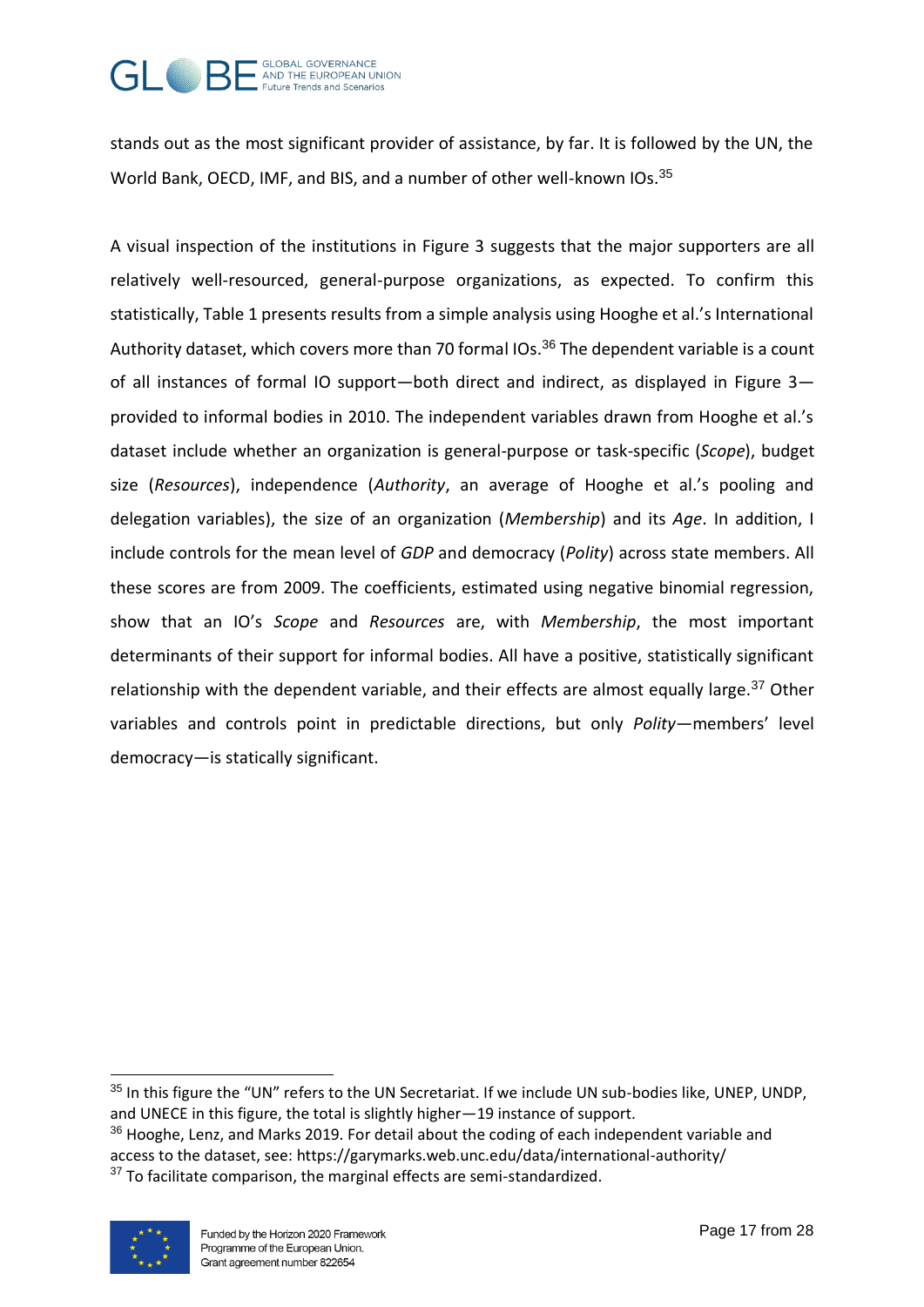

| Variables                                                     | Coefficient $\beta$              | Mfx      |
|---------------------------------------------------------------|----------------------------------|----------|
| Scope                                                         | 1.219 (0.434)***                 | 0.602    |
| Resources                                                     | 1.051 (0.282)***                 | 0.565    |
| Authority                                                     | 0.529(1.661)                     | 0.062    |
| Membership                                                    | $0.008(0.003)$ ***               | 0.556    |
| Age                                                           | $-0.009(0.008)$                  | $-0.256$ |
| GDP (mean)                                                    | 0.031(0.019)                     | 0.378    |
| Polity (mean)                                                 | $0.089(0.048)*$                  | 0.351    |
| Constant                                                      | 13.71 (15.56)                    |          |
| Alpha                                                         | 0.084(0.365)                     |          |
| Observations<br>Log Likelihood<br>Wald chi2(7)<br>Prob > chi2 | 74<br>$-121.4$<br>38.84<br>0.000 |          |

### Table 1 Main Results

Robust standard errors in parentheses; \* p<0.1; \*\* p<0.05; \*\*\* p<0.01.

### 4. Case Studies: EU Support for COST and EUREKA

The analysis above confirms several of my argument's observable implications, providing a base of supportive evidence. However, it does not show how important formal IO assistance has been for choices about informal institutional designs, either by reducing the need to rely on a formal body at the outset or relieving pressure to formalize when problems change later on. To further unpack the mechanisms at work, I therefore undertake a qualitative analysis of two cases: COST and EUREKA. These were selected for two reasons. First, because they offer examples of each type of assistance (direct and indirect) by the most prominent formal IO supporter—the EU. They should, then, give us a sense of its importance for their operations, albeit in different ways. Second, because both are involved in coordinating European funding

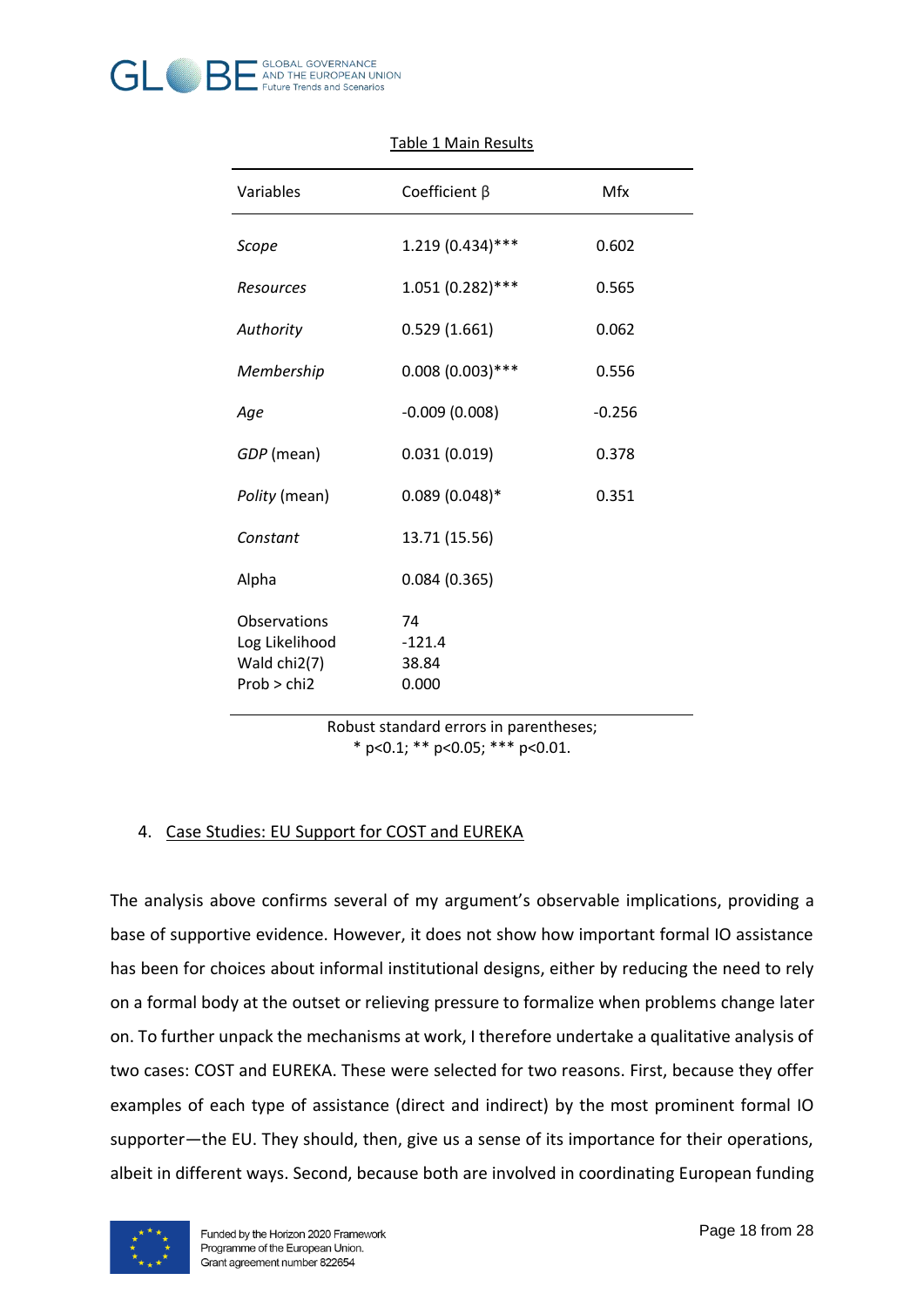

on research and development (R&D), have been motivated by technological developments, and have focused on ICT projects to a considerable extent. The cases should, accordingly, offer a favourable terrain for Manulak and Snidal's argument, and a somewhat less favourable one for my own. Although I do not regard their approach as a strict "alternative" to my own, the fact that the EU has been so decisive for both organizations—as I show—should increase confidence in the generalizability of the argument I have advanced.

#### I. *European Cooperation in Science and Technology (COST)*

COST is an international organization designed to provide funding for scientific and technical research among European states, typically in collaboration with states from beyond the EU. Set up by ministers of research in 1971, it has traditionally focused on precompetitive or noncommercial projects of public interest that bring together cross-national research groups in the fields of *inter alia* informatics, telecommunications, transportation, oceanography, metallurgy, environmental protection, and meteorology. The organization operates according to a non-binding framework where members propose "actions," where participation occurs on a voluntary basis through the signing of MOUs between variable groups of states, and where project management is coordinated internationally but funding generally occurs through national frameworks. As far as IOs go, it has had a relatively low profile. Yet it has consistently played an important part in pan-European scientific and technological collaboration—indeed, it was the very first organization of its type—and its flexible, "à la carte" formula has often been regarded as a success.<sup>38</sup> Less often noted, though, is the crucial role the European Community/EU has played behind the scenes in making its limited institutional structures work.

This is somewhat ironic given that COST emerged from a failed effort to establish a single Community science and technology policy in the 1960s.<sup>39</sup> At that time, there was a growing sense that technological developments were rapidly changing and becoming fundamental to future economic growth.<sup>40</sup> Further, without a major increase in R&D spending, and a

<sup>40</sup> Sandholtz 1992.



<sup>38</sup> Roland 1988.

<sup>39</sup> Peterson and Sharp 1998.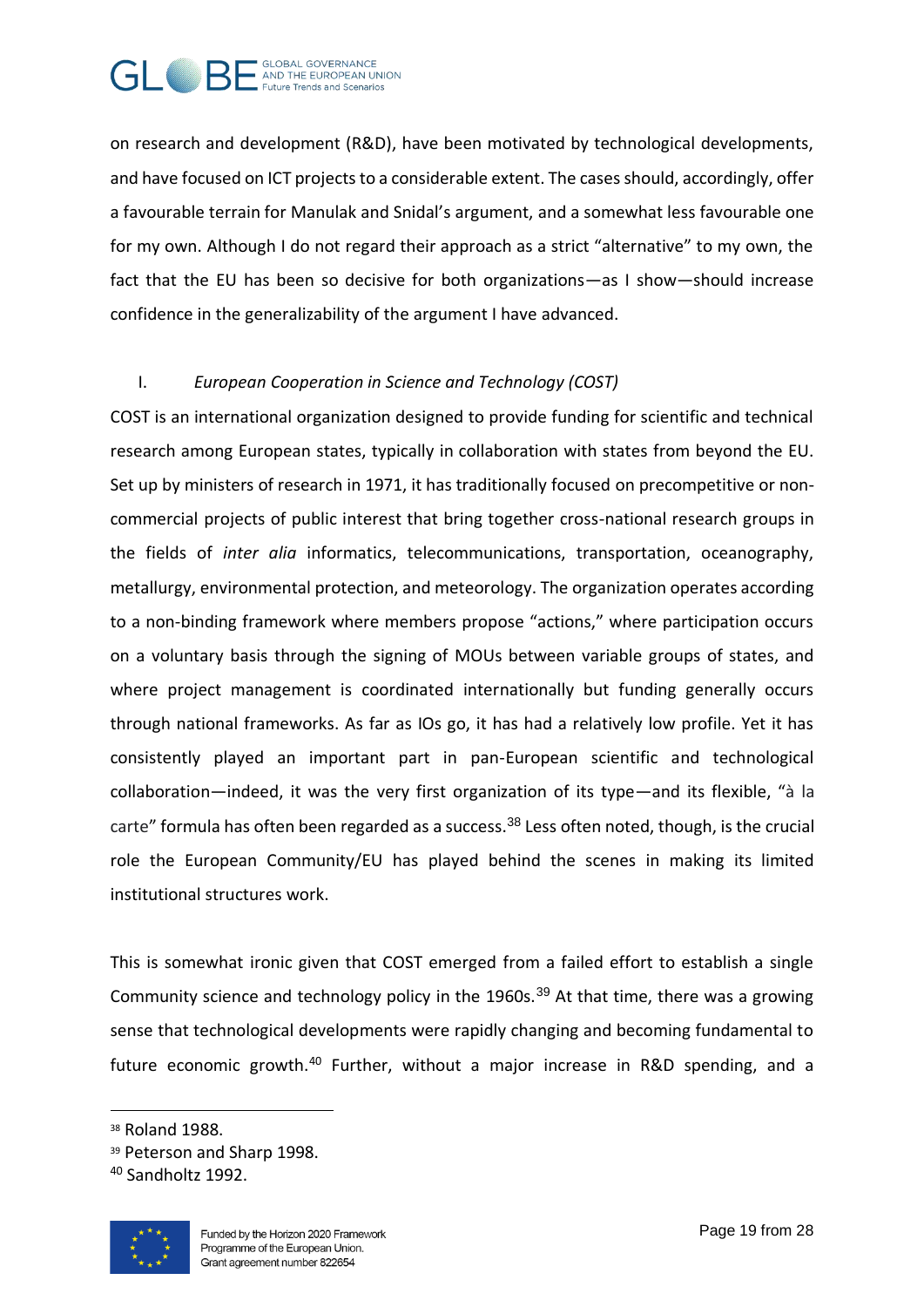

collaborative approach, European states risked falling behind the United States (US).<sup>41</sup> This realization led to several prominent proposals for a European Technology Community, and, eventually, the creation of a Sub-committee on Scientific and Technology Policy (PREST) under the Council of Ministers in 1965 to identify a path forward.<sup>42</sup> PREST produced two major reports with recommendations for new institutional arrangements and proposed several areas where high-tech collaboration could occur. However, disagreements within the expert groups that were set up to finalize the details proved insurmountable, particularly over the issue of participation by non-member states. After the summit of European heads of state and government in The Hague in 1969, an intergovernmental conference scheduled to establish a new organization was then abandoned as a result. In the wake of this development, though, a Committee of Senior Officials (CSO) that had been envisaged in the original proposals was created in 1970 through an exchange of letters between research ministers. This group was delegated responsibility for fleshing out the "legal framework and the administrative and financial arrangements to be adopted" and would itself become the nucleus of COST, persisting after its creation as the organization's executive body.<sup>43</sup>

Within the CSO, many of the same issues plagued negotiations. Initially, officials envisioned a legalized, bureaucratic arrangement—a formal IO—that would pool project resources. But due to the deep divisions between countries that outcome appeared increasingly unrealistic. In response, the CSO considered a "less specific and less binding" option.<sup>44</sup> This reflected the lowest-common denominator across states, and eventually won out. The issue with this approach was that a flexible arrangement built upon incongruent national systems, without any supranational element, entailed real costs that "had to be compensated for."<sup>45</sup> On its own, an informal IO would lack many of the unique administrative capabilities and the legal personality thought to be necessary.<sup>46</sup> The only way these could be provided without creating

<sup>46</sup> Aked and Gummett 1976, p.280.



<sup>41</sup> Sandholtz 1992.

<sup>42</sup> PREST was, formally, a sub-committee under the Committee for Medium-Term Economic Policy, which had been created by the Council in 1964.

<sup>43</sup> Council of the European Communities 1981, p.48.

<sup>44</sup> Roland 1998, p.13.

 $45$  Ibid.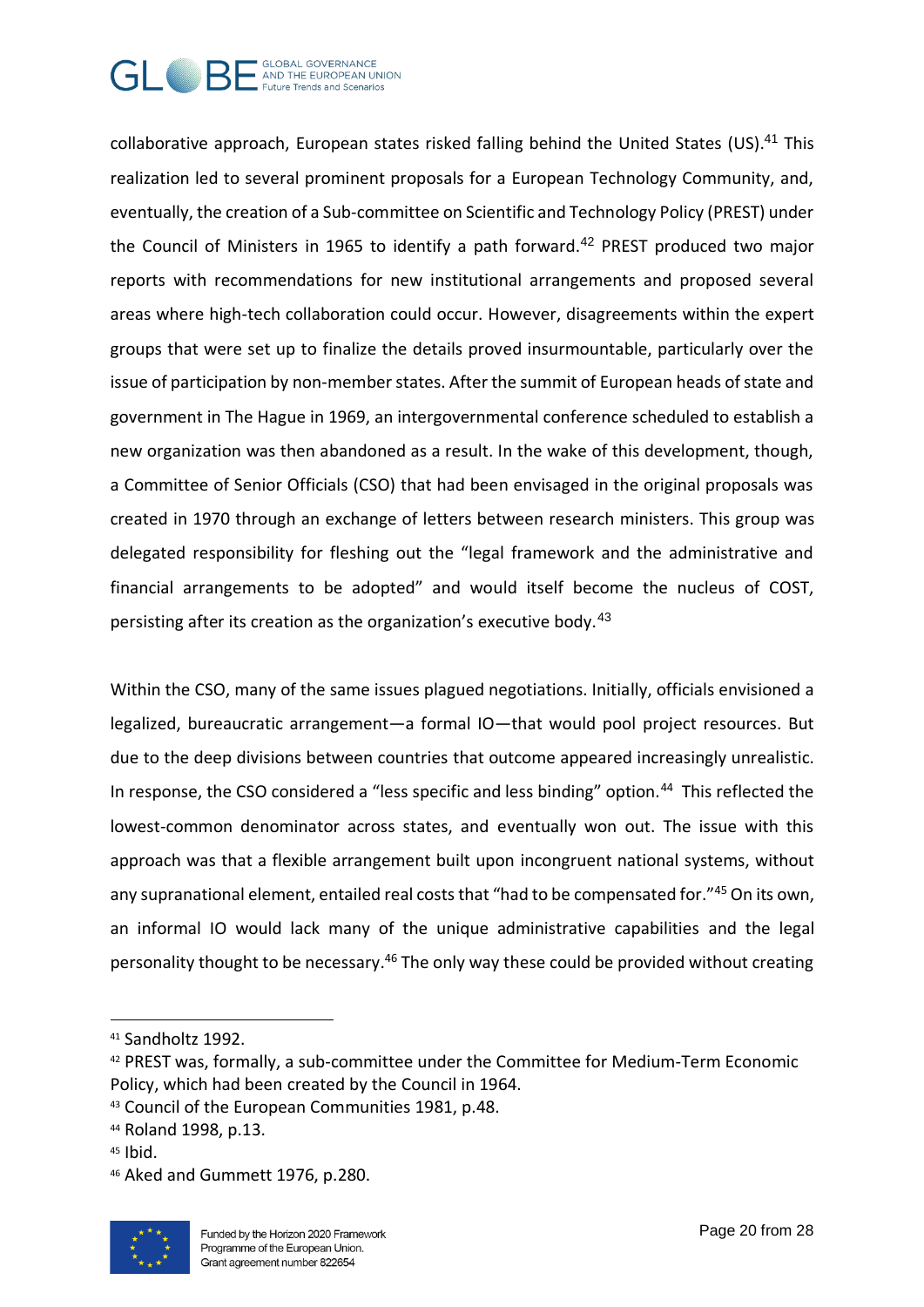

a formal IO, policymakers believed, was through support from a well-resourced institution. As Antonio Sacchettini—a legal advisor closely involved in these discussions—observed shortly after its creation, COST represented:

a form of international organization whose extremely simplified structures could not justify its autonomous existence without a direct attachment to other organizations with an already consolidated political and administrative structure."47

In practice, this would mean the European Community. COST was, under the CSO, evolving into an independent institution with its own membership and governance structures, but due to its genesis as a Community initiative the Council and European Commission maintained a close involvement in its work. They stepped in to serve as COST's "implementing agent."<sup>48</sup>

COST was given definitive shape through a resolution at a conference of European ministers in 1971. This set out an operational framework that was non-binding, easy to conclude, and offered considerable flexibility. But, from the outset, this loose structure was combined with the capabilities of a formal IO. Basic costs and services were to be provided by the Council Secretariat, and the Commission would be involved in managing and monitoring implementation of specific actions. Ultimately, this was critical to its design. An informal approach alone was clearly regarded as inadequate—some level of formality was needed. In a different context, this may have forced states to create a formal IO.<sup>49</sup> However, the ability to rely on an already-existing institution relieved policymakers of the need to do so by making them more confident that an informal approach could work. Effectively, the Community's involvement stabilized COST's design, becoming a permanent feature for decades afterward. And, even when the EU's role as COST's implementing agent ended in 2003—taken over, at this point, by the European Science Foundation—it has continued to provide substantial indirect support, which can be just as important for the functionality of an informal IO.

### II. *European Research Coordinating Agency (EUREKA)*

EUREKA offers a compelling example of the impact indirect support can have on questions of

<sup>49</sup> Or, plausibly, without confidence in COST's viability, cooperation may simply have ended.



<sup>47</sup> Sacchettini 1974, p.449.

<sup>48</sup> COST 2011.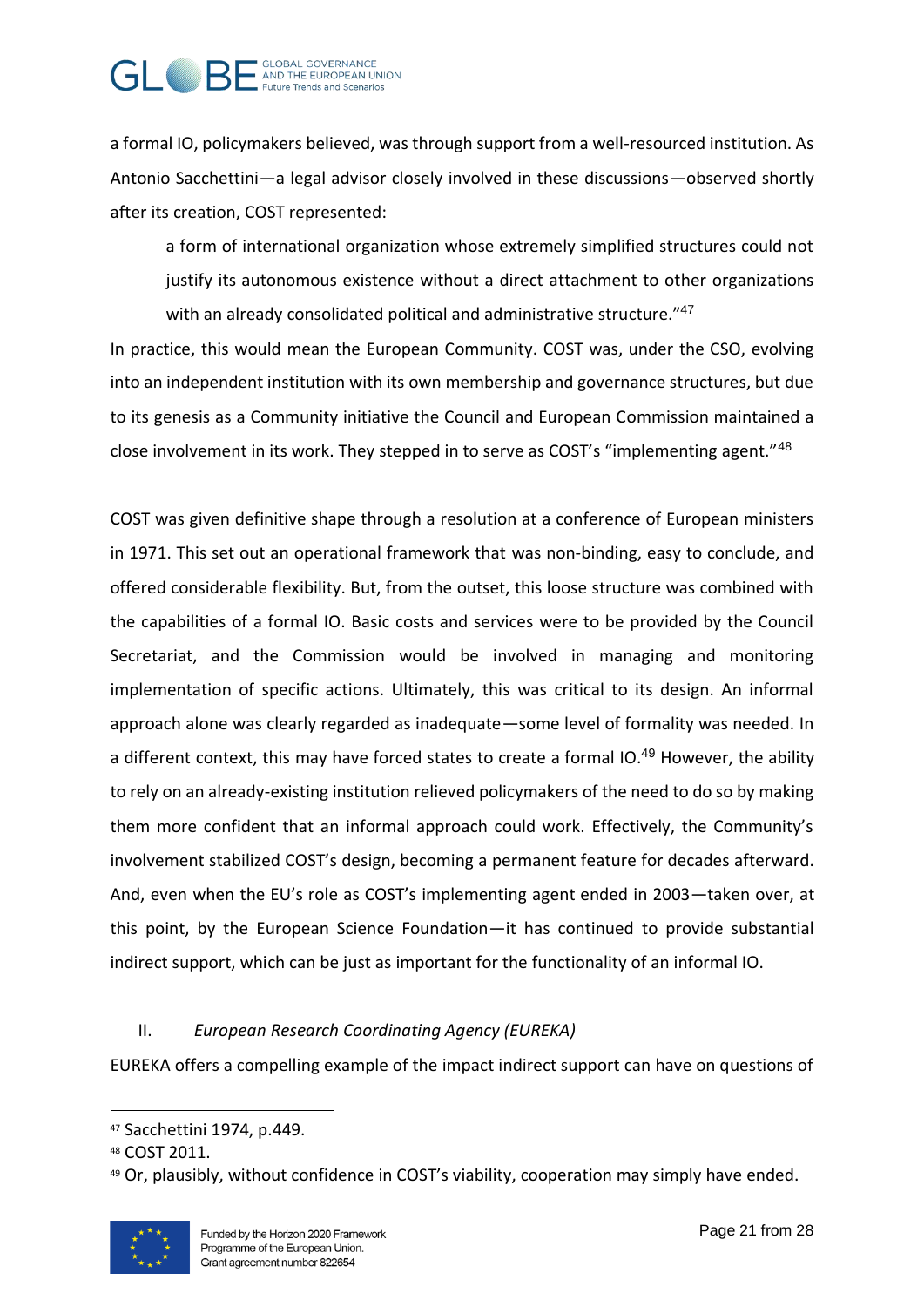

institutional design. At a basic level, the organization is similar to COST. Created in 1985, EUREKA is a non-binding and flexible institution that coordinates research funding according to an analogous "à la carte" formula. The fields it is active in overlap considerably informatics, telecommunications, transport, etc.—and it has largely been regarded as a successful model of cross-border collaboration too. But there are also important differences. For instance, in contrast with COST, which mainly provides funding for basic research by institutes, research centres, and universities, EUREKA supports R&D by European firms and industry groups aimed at bringing new products to market. It has had a much higher profile as well. Whereas COST has largely flown under the radar, performing a "useful, if low key" role, EUREKA has generated considerable controversy over the course of its history.<sup>50</sup> And, finally, the role of the EU in supporting its activities has been less direct. Yet, in key respects, it has been no less crucial for the way the organization has evolved over time.

The motivation for creating EUREKA stemmed from renewed concerns among European states about the possibility of a "technology gap" between them, the US, and Japan.<sup>51</sup> By the early 1980s, Japanese firms were having an enormous impact on global markets for high-tech products. And, in 1984, the US announced the Strategic Defense Initiative (SDI), which, in addition to its troublesome implications for arms control negotiations with the Soviet Union, promised to inject massive new funds into US high-technology firms that would sap researchers and expertise out of Europe. Almost immediately afterward, French President Mitterand proposed a new organization aimed at countering the civilian dimension of SDI and bolstering the electoral prospects of the Socialist Party in France. It quickly gained support from Chancellor Helmut Kohl and the German Minister of Foreign Affairs, Hans-Dietrich Genscher, as well as ministers from other European states and a host of industry groups. But there were differences over the design of the initiative, namely between the French (who proposed "an autonomous European agency") and the Germans (who were concerned that the "proposal wouldn't have got through the German parliament" and pushed for a less ambitious approach).<sup>52</sup> Deferring to German preferences, negotiators "agreed to develop a

<sup>52</sup> Riesenhuber 2015, p.15.



<sup>50</sup> Peterson and Sharp 1998, p.31.

<sup>51</sup> Peterson 1993; Chandler 2005.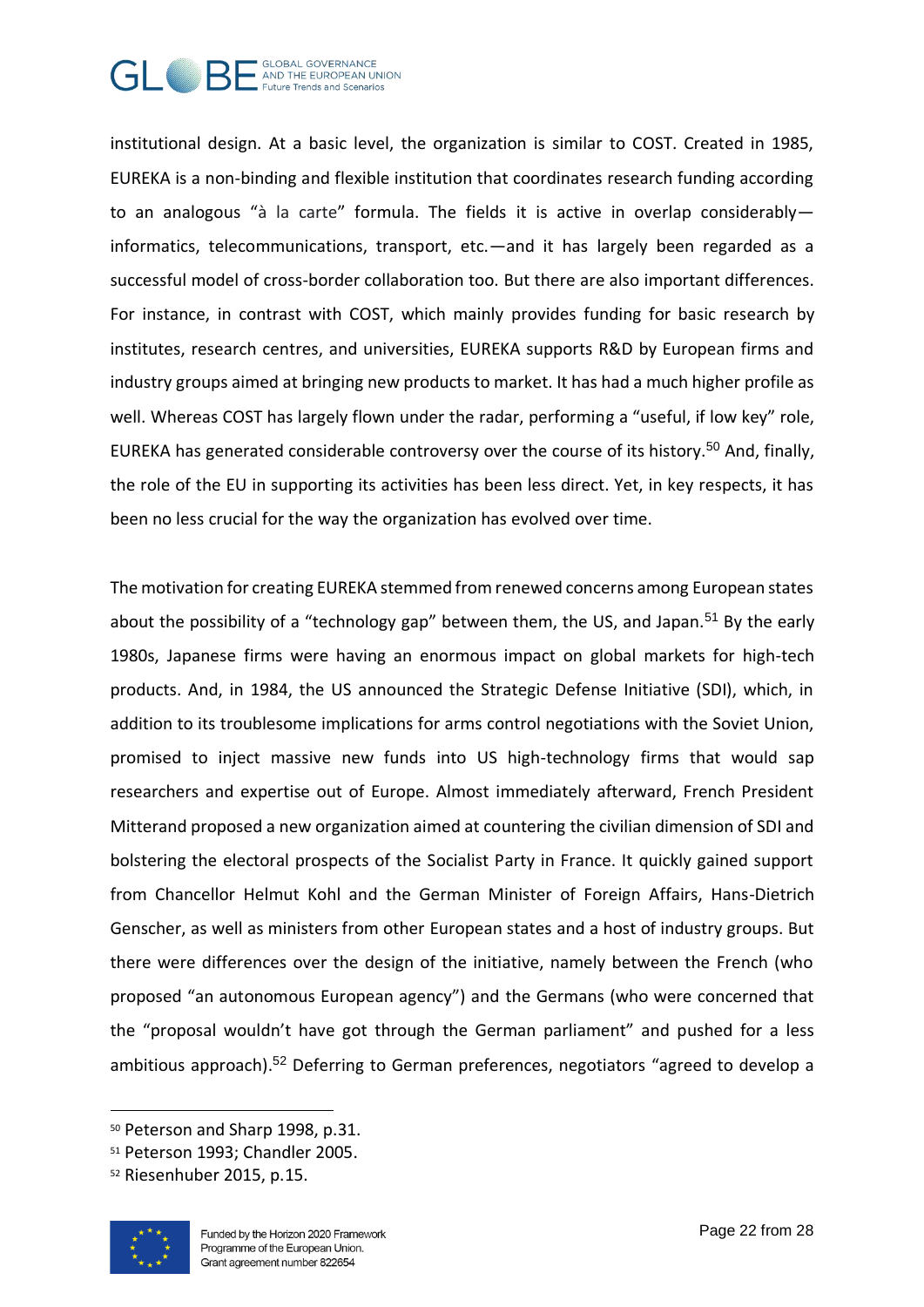

flexible and open form of cooperation" and launched EUREKA in Hannover within a year after the idea had first been proposed.<sup>53</sup>

The French and Germans were adamant that EUREKA should be created outside of Community structures. The EC, though more active in the field of research at this time, was therefore not granted a direct role in the fledgling initiative.<sup>54</sup> Unlike COST, therefore, a small secretariat was instead established as a non-profit purely as a project "clearinghouse" with no funds of its own. The EC was, nevertheless, an important consideration—a fact signalled by the decision to locate EUREKA's secretariat in Brussels—and it offered a high level of indirect assistance.<sup>55</sup> For instance, beyond its participation in EUREKA projects as a regular "member," it provided advice aimed at heading-off possible adverse implications for market competition arising from inter-firm collaboration, and promised to support any technical standardization efforts resulting from EUREKA projects. The EC also seconded an official to serve in EUREKA's secretariat, covered one-sixth of its operating costs, and provided technical support related to the information systems and networks that would be used. This included making available the database system that it had developed for the management of its own international research programmes—interestingly, an instance where crucial ICT was actually being supplied by a formal organization. This was important assistance that helped to lower EUREKA's start-up costs and contributed to the organization's early successes. However, the EU's role would increase considerably in the 1990s as challenges arose.

By EUREKA's 16<sup>th</sup> Ministerial Conference in Istanbul, in 1998, high-level representatives sensed that problems were accumulating and authorized a Strategic Review to make recommendations. The subsequent report, issued in March 1999, confirmed their worries: much had changed, and the organization was not prepared.<sup>56</sup> European firms faced growing competition, a new "network economy" had emerged, and small-and-medium-sized enterprises (SMEs) were becoming increasingly important within EUREKA's portfolio. To

<sup>56</sup> Georghiou et al. 1999.



<sup>53</sup> Ibid.

<sup>54</sup> Peterson and Sharp 1998.

<sup>55</sup> Commission of the European Communities 1986, p.12-15.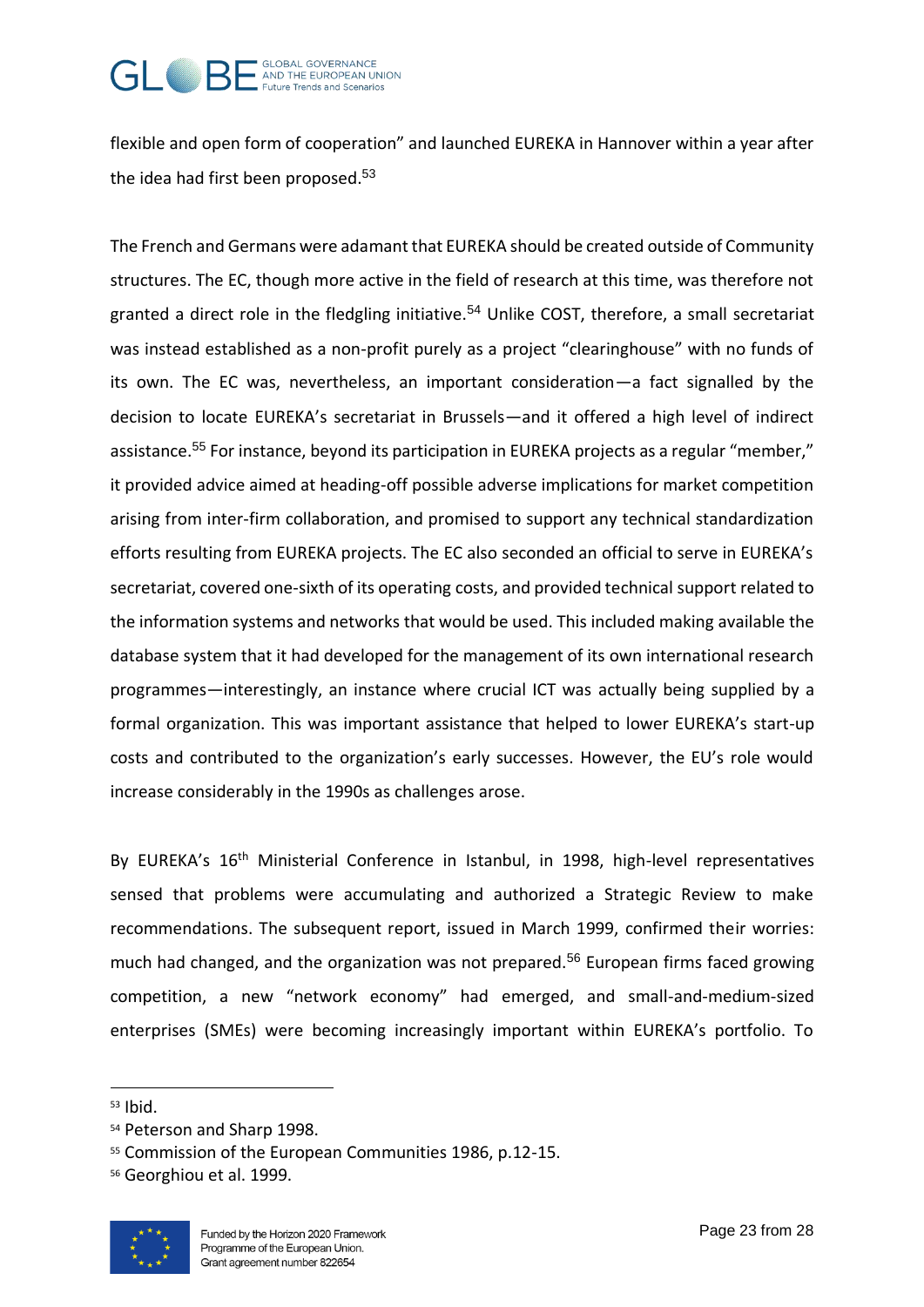

remain relevant, it needed to offer new kinds of support. Yet the organization seemed unable to take "corrective action" due to insufficient continuity between chairs, declining political commitment, and a secretariat that was "insufficiently resourced to compensate for other deficiencies in the network." The report then outlined several possible responses, labelled *Autumn*, *Winter*, *Spring*, and *Summer*. The first two indicated how bad the situation was. *Autumn* entailed "business-as-usual," which was expected to result in a slow descent into irrelevance and an "undignified death." *Winter* involved accepting that cooperation had run its course, and actively terminating cooperation. The *Spring* and *Summer* options, by contrast, outlined paths where corrective action was taken to improve the organization's prospects. However, their respective emphases were quite different.

In *Spring*, EUREKA would attempt to "re-launch to re-vitalize," particularly to establish a secretariat with greater capacity to initiate policies, pool funding, and attain a firmer financial footing for the organization's activities. This was, by far, the most ambitious course of action, entailing quite significant political and financial costs. But it was not entirely necessary to shoulder these. Indeed, *Summer*—the final option—offered an even more promising alternative and could be accomplished through a minor revision to the Hannover Declaration. Rather than relaunching, EUREKA could also "re-orientate" by building a stronger, more "synergistic relationship" with the EU. By drawing on its resources and capabilities, and reframing EUREKA activities in ways that would benefit the larger, more formal IO, it could fill out gaps in the network and achieve greater success in the long-term. Ultimately, this was the path EUREKA pursued. In 2000, a joint working group was established with officials from the EC, and a host of collaborative initiatives were agreed upon, laying the basis for two major programmes that dramatically expanded EUREKA's impact: Eurostars (focused on SME's) and InvestHorizon (focused on deep tech companies). In this way, then, an informal IO responded to the challenges it faced—charting a middle way between decline and IO death and a costly formalization process—by partnering with a well-resourced formal IO.

#### 5. Conclusion

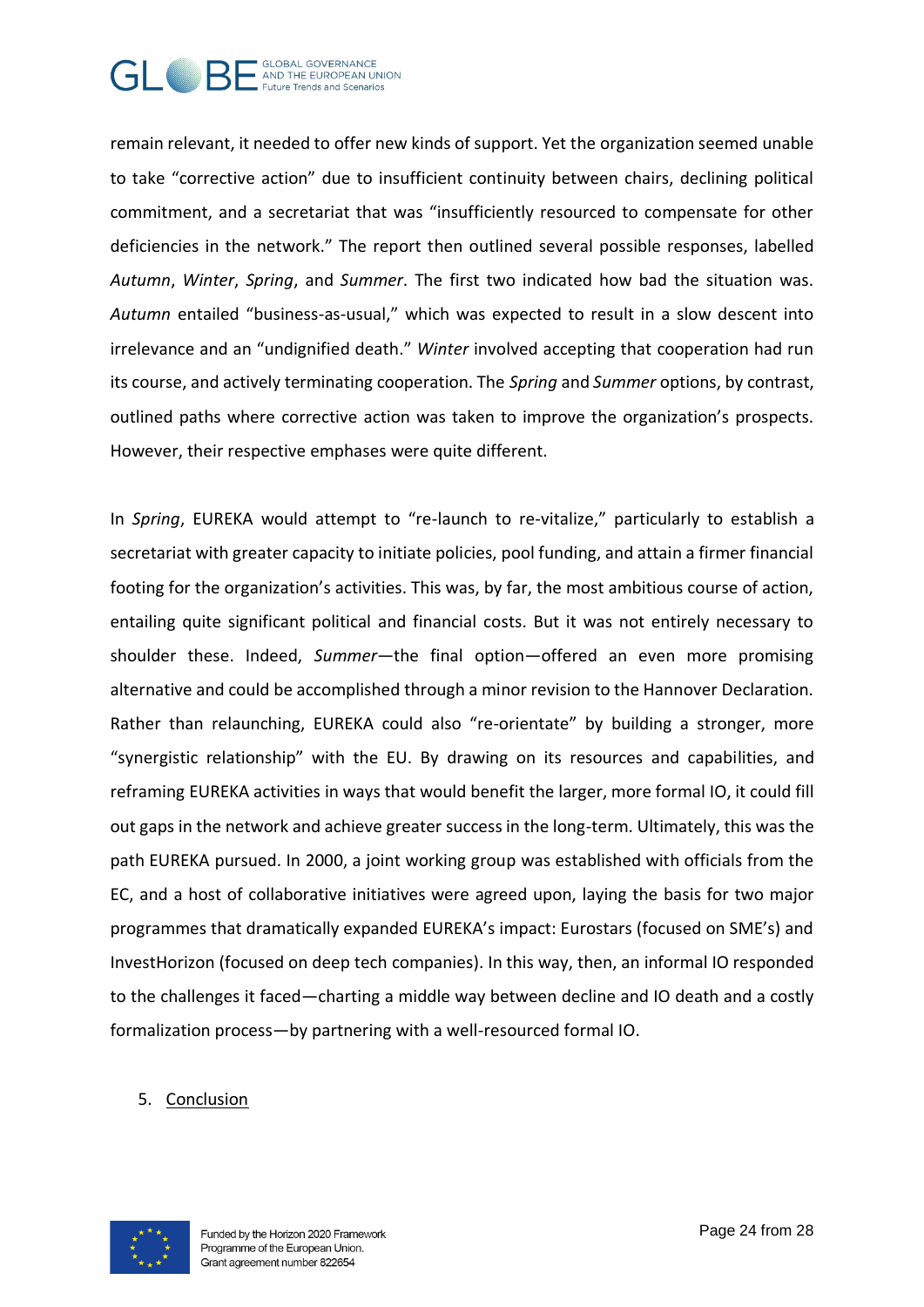

The two cases therefore demonstrate the mechanisms described in section 2 and show that both types of formal IO support can play a role—even in instances where organizations have been motivated technological developments and largely focused on ICT. Though the latter has no doubt been important in the way Manulak and Snidal have suggested, formal IO assistance can reshape the choice for informality by a) making policymakers more confident that informality can work at the outset, as in story of COST, where direct support was crucial for plugging key legal and administrative gaps; and b) making it more likely that an informal design will be maintained when problems change later on, as occurred in the EUREKA case through the indirect support it attained from the EU. Combined with the evidence from Section 3 revealing the extensive direct and indirect support provided to informal bodies by a growing number of well-resourced, general-purpose institutions, this suggests that the presence of formal IOs in an organization's environment is very likely to have been an important supplyside driver of informality. Collectively, formal IOs can operate like a coral reef that provides key resources and services and enables an assortment of smaller organizations to flourish.

This argument has important implications, speaking to different literatures and issues. First, it relates to ongoing debates about "organizational ecology" (OE) in IR. Theories of OE have recently grown within the literature on global governance, especially, as a way of understanding how institutional contexts shape the proliferation of institutions.<sup>57</sup> However, they have generally focused on a competition mechanism. Organizations need resources, traditional accounts explain, but as the organizational environment becomes denser it becomes more difficult to sustain larger, resource-intensive bodies, like formal IOs. This has been hypothesized to underpin the proliferation of less-resource intensive institutions, like informal IOs, which are easier to create and can fill regulatory niches. But the argument presented here suggests a different possibility: that formal organizations may, at times, also complement and thereby help to sustain smaller, informal ones. By lending resources and extending key services, larger bodies can lower the costs of producing governance and thereby facilitate the proliferation of new institutions that would not otherwise represent viable solutions on their own. In this sense, the account I offer aligns with the kind of "mutualism" argument advanced by Jennifer Hadden and Jessica Green where different types of

<sup>57</sup> Abbott, Green, and Keohane 2016; Lake 2021.

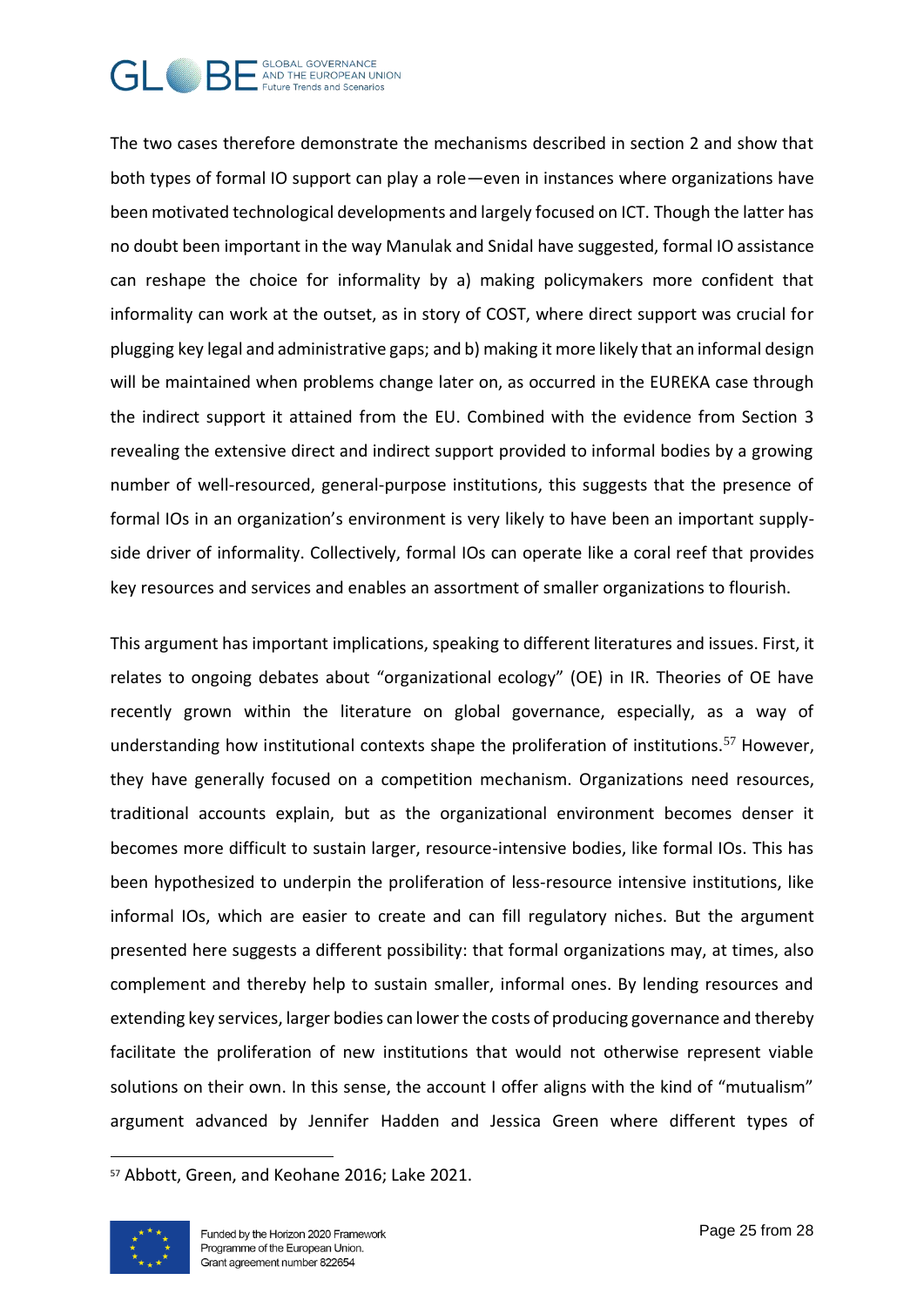

organizations develop links with one another that help to strengthen and legitimize both.<sup>58</sup> However, more research is needed to demonstrate how these inter-organizational relations work, particularly as applied to informal IOs.

Second, as noted at the end of Section 2, my argument suggests a possible explanation for the variable uptake of informal institutions that we see across regions. Recent research has shown that reliance on informality is uneven.<sup>59</sup> In Europe, for instance, informal bodies have been especially common, but in other regions, like Africa, they have been less so. Interestingly, this seems to vary with the number of formal IOs. At first, this may seem puzzling, or simply a function of the fact that certain states tend to participate in lots of IOs—no matter what their level of formality—and others not. But the argument I have advanced suggests these patterns are more directly related. Where formal IOs are more numerous, and especially where major institutions like the EU are available to plug organizational gaps, informal bodies may be regarded by policymakers as more "cost-effective" instruments of governance. Their numbers may then grow in response. In other regions, though, this effect may be more subdued. Where well-resourced formal IOs are less numerous, informal bodies may be regarded as less plausible options. This may also be true of issue areas, too, helping to explain variable patterns of informality across different domains of world politics. But for both possibilities more studies will again be needed to demonstrate the overall importance of this effect for the shifting legal foundations of global governance.

<sup>59</sup> Roger and Rowan 2021b; Vabulas and Snidal 2021.



<sup>58</sup> Green and Hadden 2021.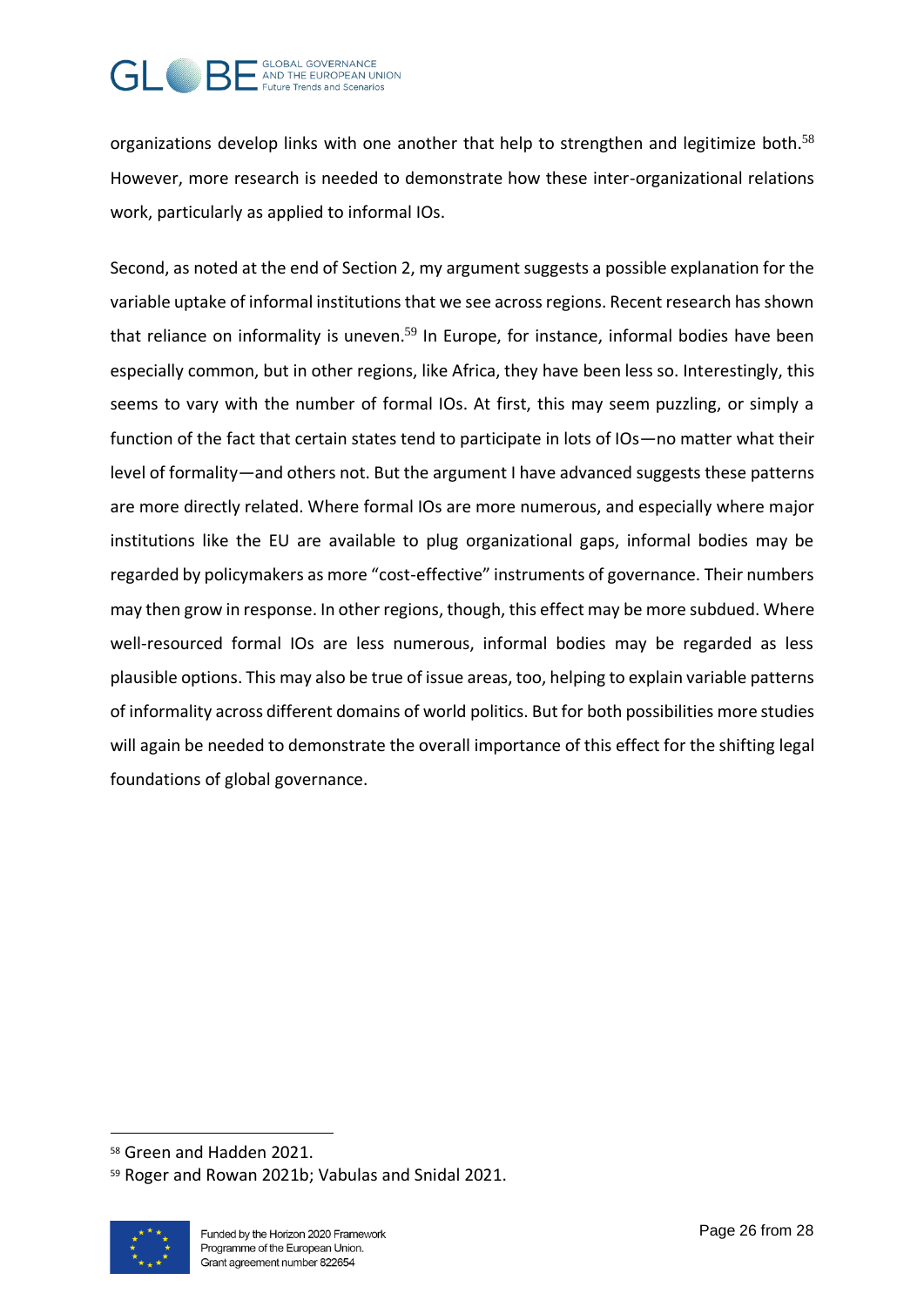

#### Works Cited

- Abbott, Kenneth W., Jessica F. Green, and Robert O. Keohane. 2016. Organizational Ecology and Institutional Change in Global Governance. *International Organization* 70 (2): 247–277.
- Abbott, Kenneth W, and Benjamin Faude. 2020. Choosing low-cost institutions in global governance. *International Theory*: 1–30.
- Aked, N. H., and P. J. Gummett. 1976. Science and technology in the European communities: the history of the cost projects. *Research Policy* 5 (3): 270–294.
- Bickerton, Christopher J., Uwe Puetter, and Dermot Hodson. 2015. *The New Intergovernmentalism: States and Supranational Actors in the Post-Maastrict Era*. Oxford: Oxford University Press.
- Brummer, Chris. 2012. *Soft Law and the Global Financial System*. Cambridge: Cambridge University Press.

Chandler, Alfred D. 2005. *Inventing the Electronic Century*. Cambridge, MA: Harvard University Press.

- Christiansen, Thomas, and Simona Piattoni. 2003. *Informal Governance in the European Union*. Edward Elgar.
- Commission of the European Communities. 1986. EUREKA and the European Technology Community. *Communication from the Commission to the Council* COM(86) (664).
- COST. 2011. The Legal Status of COST. *European Cooperation in the Field of Scientific and Technical Research*. Available at <http://www.cost-coa.eu/wp-content/uploads/2\_the\_legal\_status.pdf>.
- Council of the European Communities. 1981. Letter from the President of the Council of the European Communities to the Foreign Ministers of the States Invited to Participate in Scientific and Technical Cooperation. In *European Cooperation in the Field of Scientific and Technical Research*. Brussels: COST Secretariat.
- Georghiou, Luke, Okker Van Batenburg, Jean-Pierre Chevillot, Stefan Kuhlmann, Muhittin Oral, and Neville Reeve. 1999. *Strategic Review of EUREKA: Building Europe's Innovation Network*. Brussels: EUREKA Secretariat.
- Green, Jessica F, and Jennifer Hadden. 2021. How Did Environmental Governance Become Complex? Understanding Mutualism Between Environmental NGOs and International Organizations. *International Studies Review*: 1–21.
- Green, JF. 2013. Order out of chaos: public and private rules for managing carbon. *Global Environmental Politics* 13 (2).
- Haftel, Yoram Z., and Alexander Thompson. 2006. The Independence of International Organizations: Concept and Applications. *Journal of Conflict Resolution* 50 (2): 253–275.
- Hale, Thomas, and Charles Roger. 2014. Orchestration and Transnational Climate Governance. *The Review of International Organizations* 9 (1): 59–82.
- Hawkins, Darren G., David A Lake, Daniel L. Nielson, and Michael J. Tierney. 2006. *Delegation and Agency in International Organizations*. Cambridge: Cambridge University Press.

Heldt, Eugénia, and Henning Schmidtke. 2017. Measuring the Empowerment of International Organizations: The Evolution of Financial and Staff Capabilities. *Global Policy* 8 (August): 51–61.

van Heumen, Lennaert, and Mechthild Roos. 2019. *The Informal Construction of Europe*. Routledge.

- Hooghe, Liesbet, Tobias Lenz, and Gary Marks. 2019. *A Theory of International Organization*. Oxford: Oxford University Press.
- Hopkins, Raymond F. 1976. The International Role of 'Domestic' Bureaucracy. *International Organization* 30 (3): 405–432.
- Keohane, Robert O. 1984. *After Hegemony: Cooperation and Discord in the World Political Economy*. Princeton: Princeton University Press.
- Lake, David A. 2021. The organizational ecology of global governance. *European Journal of International Relations* 27 (2): 345–368.
- Lenz, Tobias, Jeanine Bezuijen, Liesbet Hooghe, and Gary Marks. 2015. Patterns of International Organization: Task Specific vs. General Purpose. *Politische Vierteljahresschrift* 49: 131–156.
- Manulak, Michael W., and Duncan Snidal. 2021. The Supply of Informal International Governance: